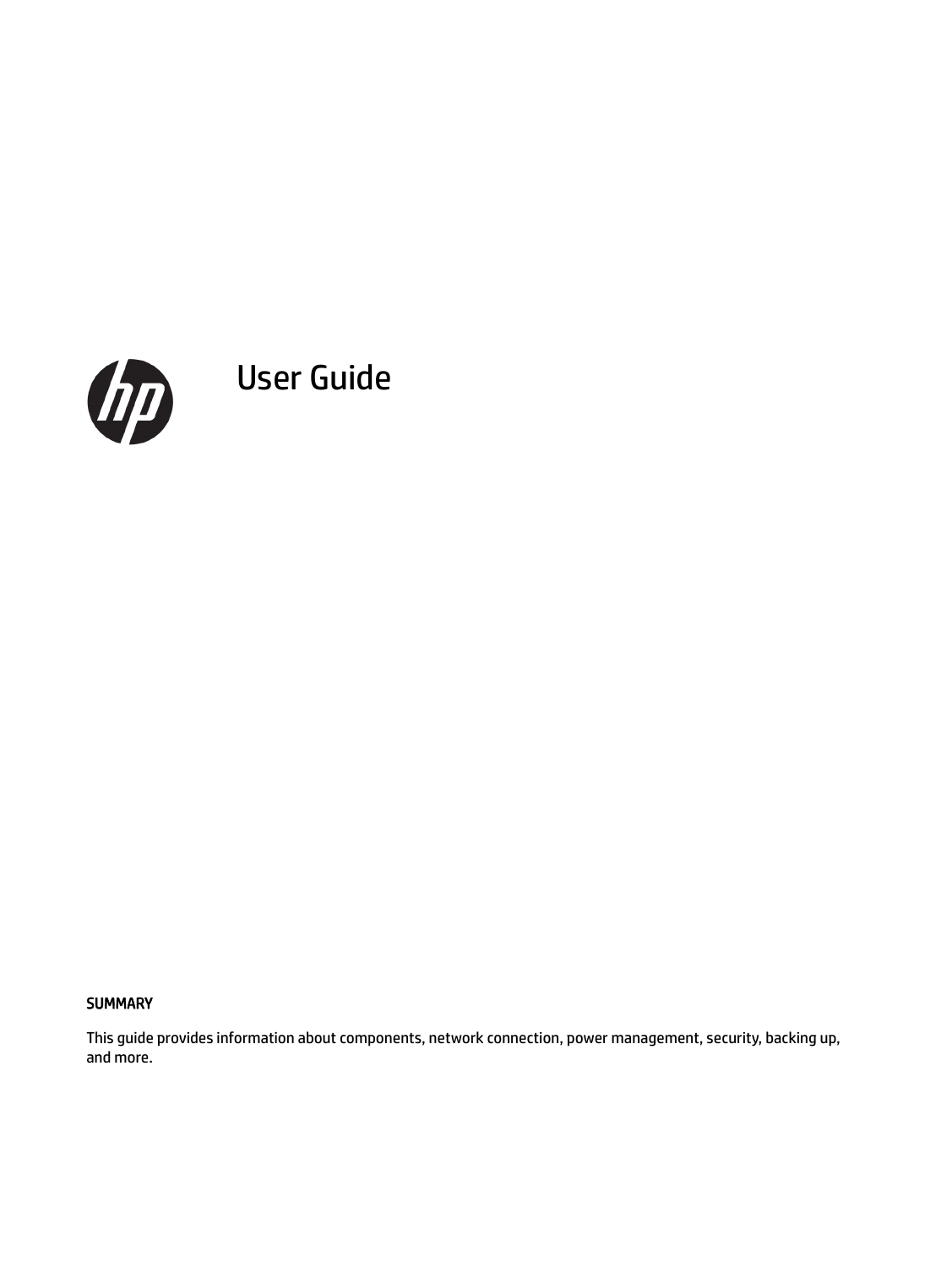# Legal information

© Copyright 2020, 2021 HP Development Company, L.P.

Windows is either a registered trademark or trademark of Microsoft Corporation in the United States and/or other countries. USB Type-C and USB-C are registered trademarks of USB Implementers Forum. DisplayPort™ and the DisplayPort™ logo are trademarks owned by the Video Electronics Standards Association (VESA) in the United States and other countries.

The information contained herein is subject to change without notice. The only warranties for HP products and services are set forth in the express warranty statements accompanying such products and services. Nothing herein should be construed as constituting an additional warranty. HP shall not be liable for technical or editorial errors or omissions contained herein.

Second Edition: November 2021

First Edition: August 2020

Document Part Number: M04287-002

#### Product Notice

This guide describes features that are common to most products. Some features may not be available on your computer.

Not all features are available in all editions or versions of Windows. Systems may require upgraded and/or separately purchased hardware, drivers, software or BIOS update to take full advantage of Windows functionality. Windows is automatically updated, which is always enabled. High-speed internet and Microsoft account required. ISP fees may apply and additional requirements may apply over time for updates. See [http://www.windows.com.](http://www.windows.com) If your product ships with Windows in S Mode: Windows in S Mode works exclusively with apps from the Microsoft Store within Windows. Certain default settings, features, and apps cannot be changed. Some accessories and apps that are compatible with Windows may not work (including some antivirus, PDF writers, driver utilities, and accessibility apps), and performance may vary, even if you switch out of S Mode. If you switch to Windows, you cannot switch back to S Mode. Learn more at Windows.com/SmodeFAQ.

To access the latest user guides, go to [http://www.hp.com/support,](http://www.hp.com/support) and follow the instructions to find your product. Then select Manuals.

#### Software terms

By installing, copying, downloading, or otherwise using any software product preinstalled on this computer, you agree to be bound by the terms of the HP End User License Agreement (EULA). If you do not accept these license terms, your sole remedy is to return the entire unused product (hardware and software) within 14 days for a full refund subject to the refund policy of your seller.

For any further information or to request a full refund of the price of the computer, please contact your seller.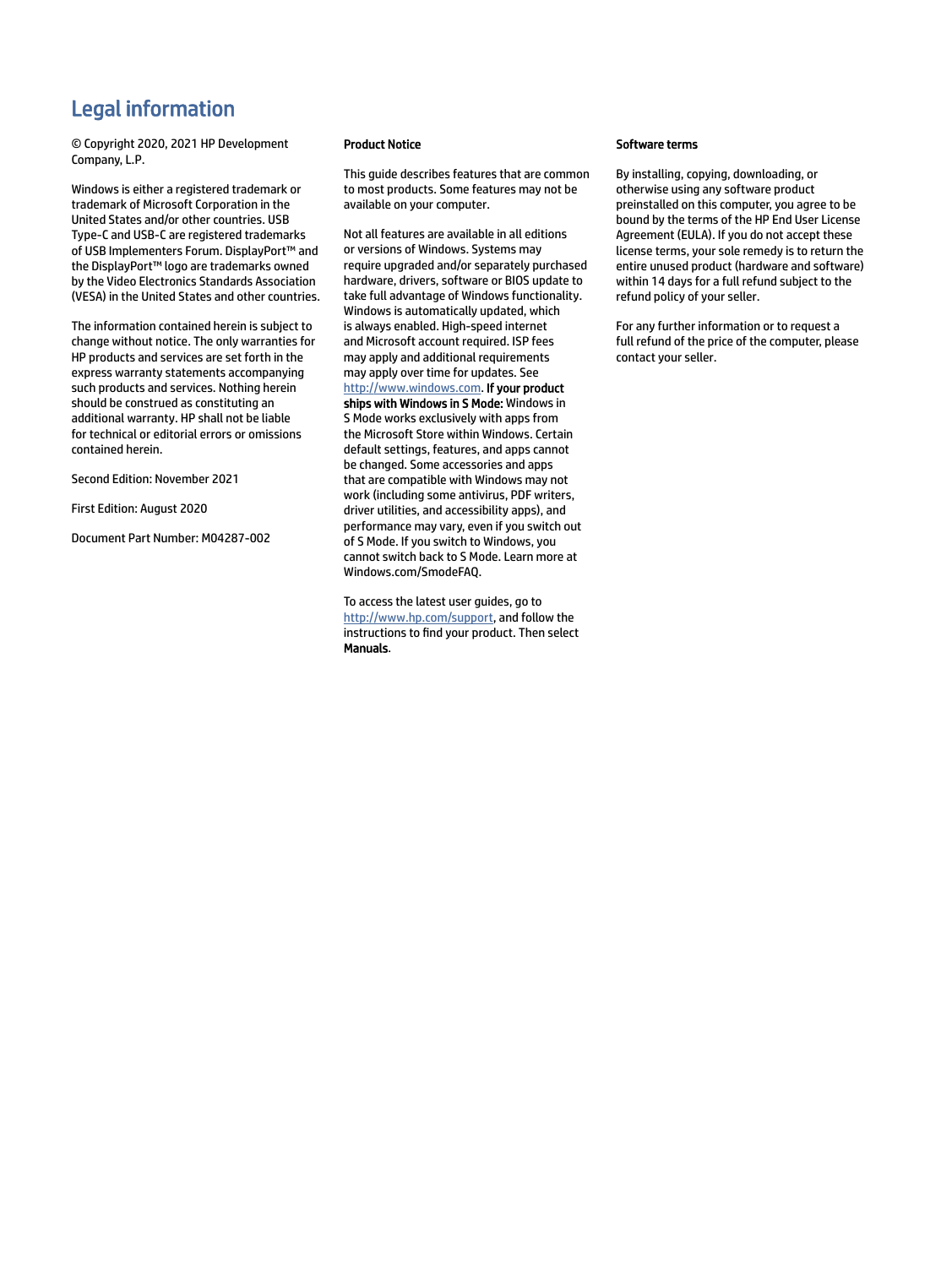# About this guide

This guide provides basic information for using and upgrading this product.

- △ WARNING! Indicates a hazardous situation that, if not avoided, could result in serious injury or death.
- $\triangle$  CAUTION: Indicates a hazardous situation that, if not avoided, could result in minor or moderate injury.
- IMPORTANT: Indicates information considered important but not hazard-related (for example, messages related to property damage). Warns the user that failure to follow a procedure exactly as described could result in loss of data or in damage to hardware or software. Also contains essential information to explain a concept or to complete a task.
- **EX** NOTE: Contains additional information to emphasize or supplement important points of the main text.
- $\frac{1}{20}$ : TIP: Provides helpful hints for completing a task.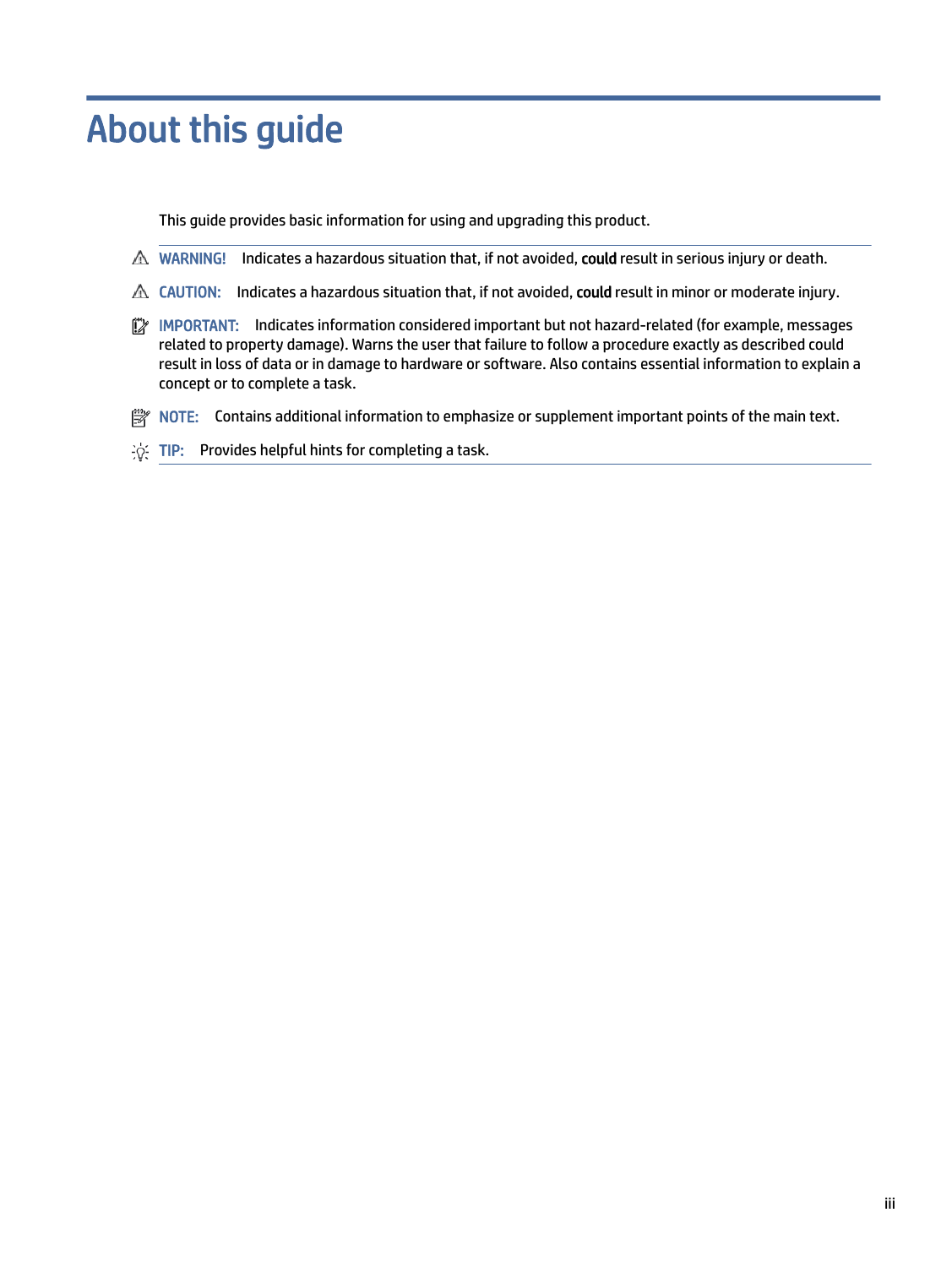# **Table of contents**

| Accessing HP PC Hardware Diagnostics Windows from HP Help and Support (select products only)  12 |  |
|--------------------------------------------------------------------------------------------------|--|
|                                                                                                  |  |
| Accessing HP PC Hardware Diagnostics Windows from the Start menu (select products only)  13      |  |
|                                                                                                  |  |
|                                                                                                  |  |
| Downloading the HP PC Hardware Diagnostics Windows from the Microsoft Store 13                   |  |
| Downloading HP Hardware Diagnostics Windows by product name or number (select products only) 14  |  |
|                                                                                                  |  |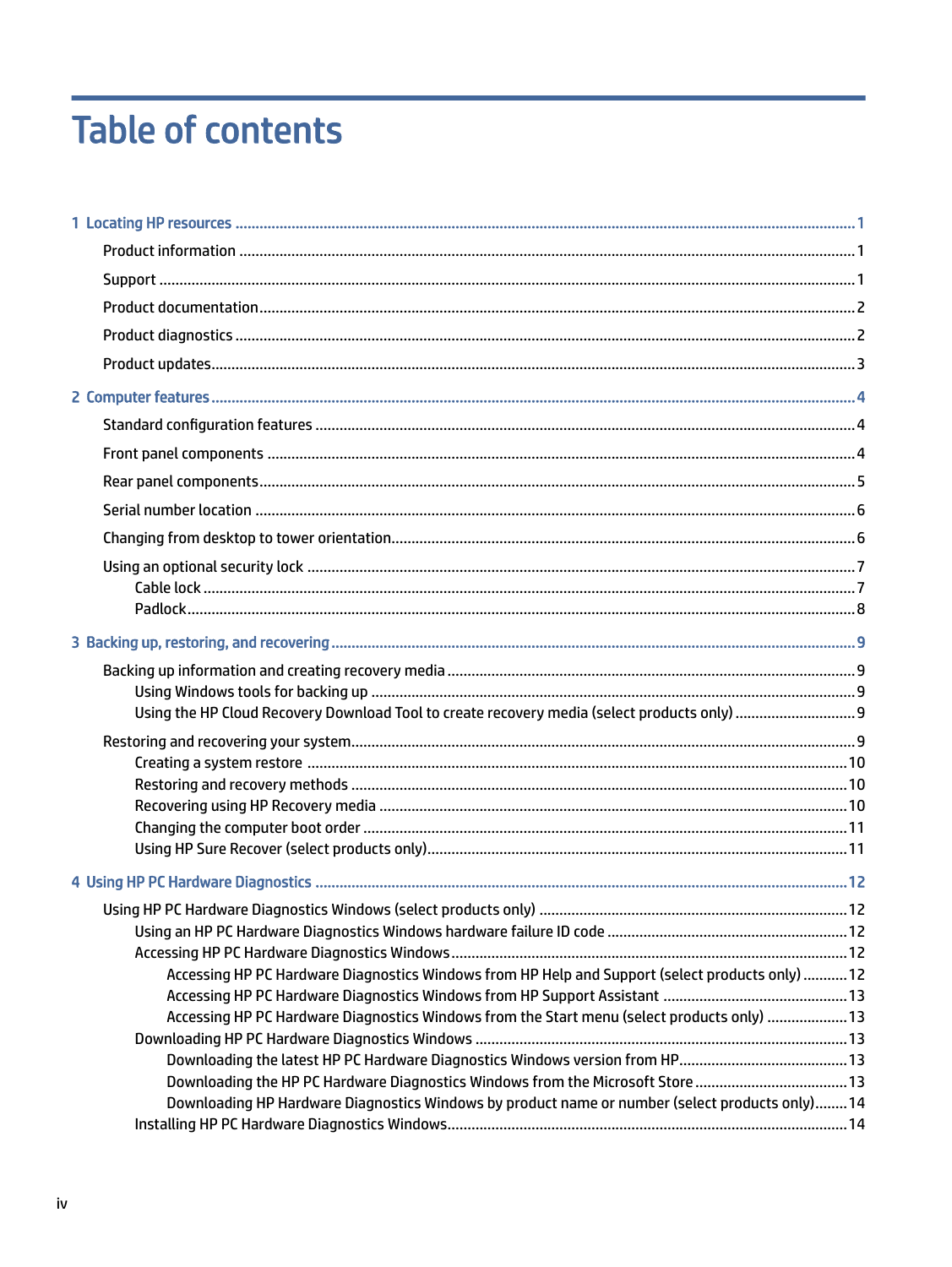| Downloading HP PC Hardware Diagnostics UEFI by product name or number (select products only)  16 |  |
|--------------------------------------------------------------------------------------------------|--|
|                                                                                                  |  |
|                                                                                                  |  |
| Downloading Remote HP PC Hardware Diagnostics UEFI by product name or number 16                  |  |
|                                                                                                  |  |
|                                                                                                  |  |
|                                                                                                  |  |
|                                                                                                  |  |
|                                                                                                  |  |
|                                                                                                  |  |
|                                                                                                  |  |
|                                                                                                  |  |
|                                                                                                  |  |
|                                                                                                  |  |
|                                                                                                  |  |
|                                                                                                  |  |
|                                                                                                  |  |
|                                                                                                  |  |
|                                                                                                  |  |
|                                                                                                  |  |
|                                                                                                  |  |
|                                                                                                  |  |
|                                                                                                  |  |
|                                                                                                  |  |
|                                                                                                  |  |
|                                                                                                  |  |
|                                                                                                  |  |
|                                                                                                  |  |
|                                                                                                  |  |
|                                                                                                  |  |
|                                                                                                  |  |
|                                                                                                  |  |
|                                                                                                  |  |
|                                                                                                  |  |
|                                                                                                  |  |
|                                                                                                  |  |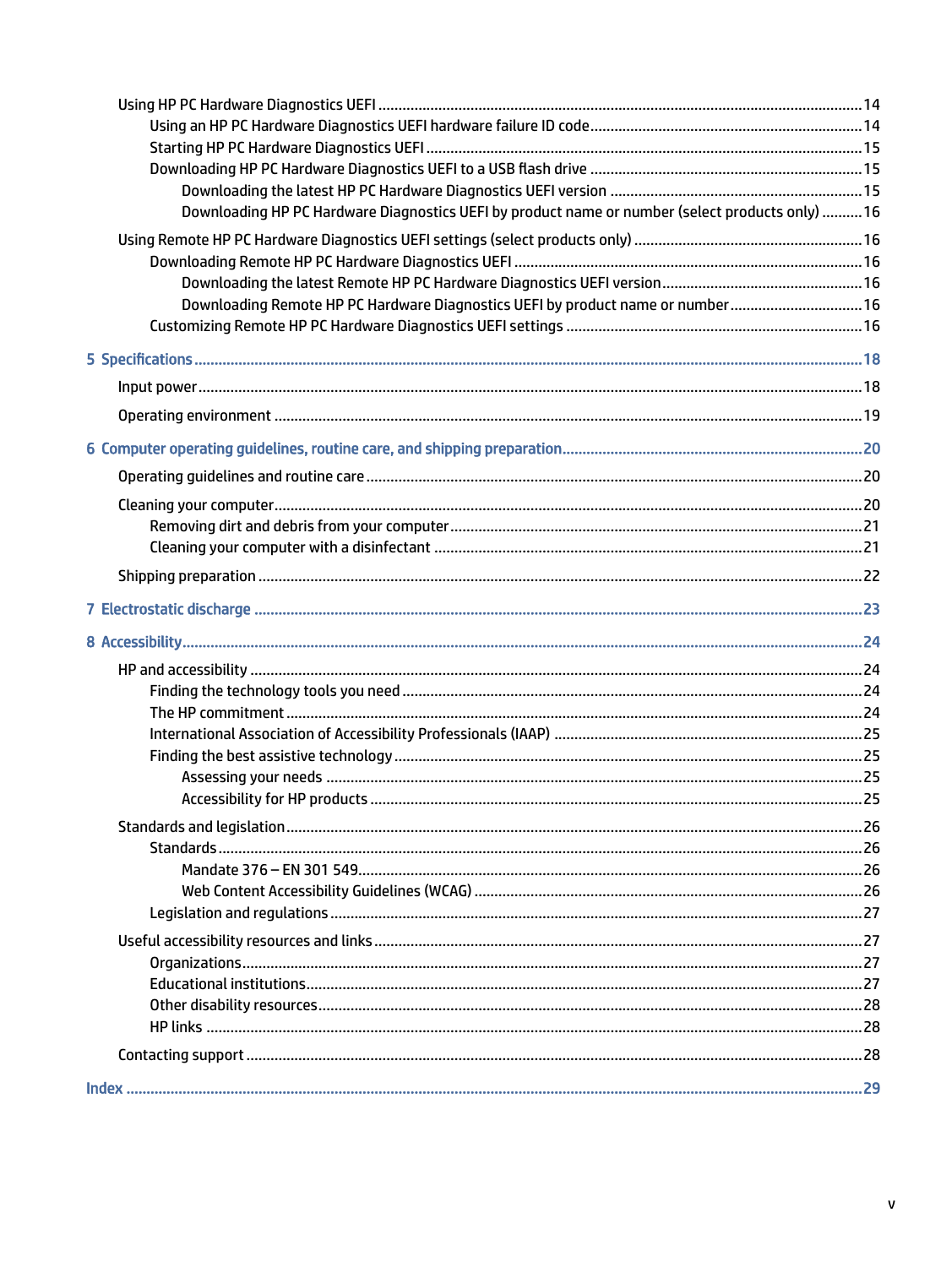# <span id="page-5-0"></span>1 Locating HP resources

Read this chapter to learn about where to find additional HP resources.

# Product information

To locate resources that provide product details, how-to information, and more, use this table.

|  |  | Table 1-1 Where to find product information |  |
|--|--|---------------------------------------------|--|
|--|--|---------------------------------------------|--|

| Topic                                                               | Location                                                                                                                                                                                                                                                                        |  |
|---------------------------------------------------------------------|---------------------------------------------------------------------------------------------------------------------------------------------------------------------------------------------------------------------------------------------------------------------------------|--|
| Technical specifications                                            | To find the QuickSpecs for your product, go to http://www.hp.com/go/quickspecs, and<br>then select the link. Select Search all QuickSpecs, type your model name in the search box,<br>and then select <b>Go</b> .                                                               |  |
| Regulatory, Safety, and Environmental<br><b>Notices</b>             | See the Regulatory, Safety, and Environmental Notices for product regulatory information.<br>You can also see the Agency/Environmental label.                                                                                                                                   |  |
|                                                                     | To access this quide:                                                                                                                                                                                                                                                           |  |
|                                                                     | Select the Search icon (select products only) in the taskbar, type HP<br>▲<br>Documentation in the search box, and then select HP Documentation.                                                                                                                                |  |
| System board                                                        | A diagram of the system board is located on the inside of the chassis. Additional<br>information is located in the computer Maintenance and Service Guide on the web at<br>http://www.hp.com/support. Follow the instructions to find your product, and then select<br>Manuals. |  |
| Serial number, Agency/Environmental,<br>and operating system labels | The serial number, Agency/Environmental, and operating system labels might be on the<br>bottom of the computer, on the rear panel of the computer, or under the service door.                                                                                                   |  |

# **Support**

To locate resources that provide support and warranty information, use this table.

Table 1-2 Where to find support information

| <b>Topic</b>         | Location                                                                                                                                                        |  |  |
|----------------------|-----------------------------------------------------------------------------------------------------------------------------------------------------------------|--|--|
| Product support      | For HP support, go to http://www.hp.com/support.                                                                                                                |  |  |
|                      | Here you can access the following types of support:                                                                                                             |  |  |
|                      | Online chat with an HP technician<br>$\bullet$                                                                                                                  |  |  |
|                      | Support telephone numbers<br>$\bullet$                                                                                                                          |  |  |
|                      | <b>HP</b> service center locations<br>$\bullet$                                                                                                                 |  |  |
| Warranty information | To access this document:                                                                                                                                        |  |  |
|                      | Select the Search icon (select products only) in the taskbar, type HP<br>$\blacktriangle$<br>Documentation in the search box, and then select HP Documentation. |  |  |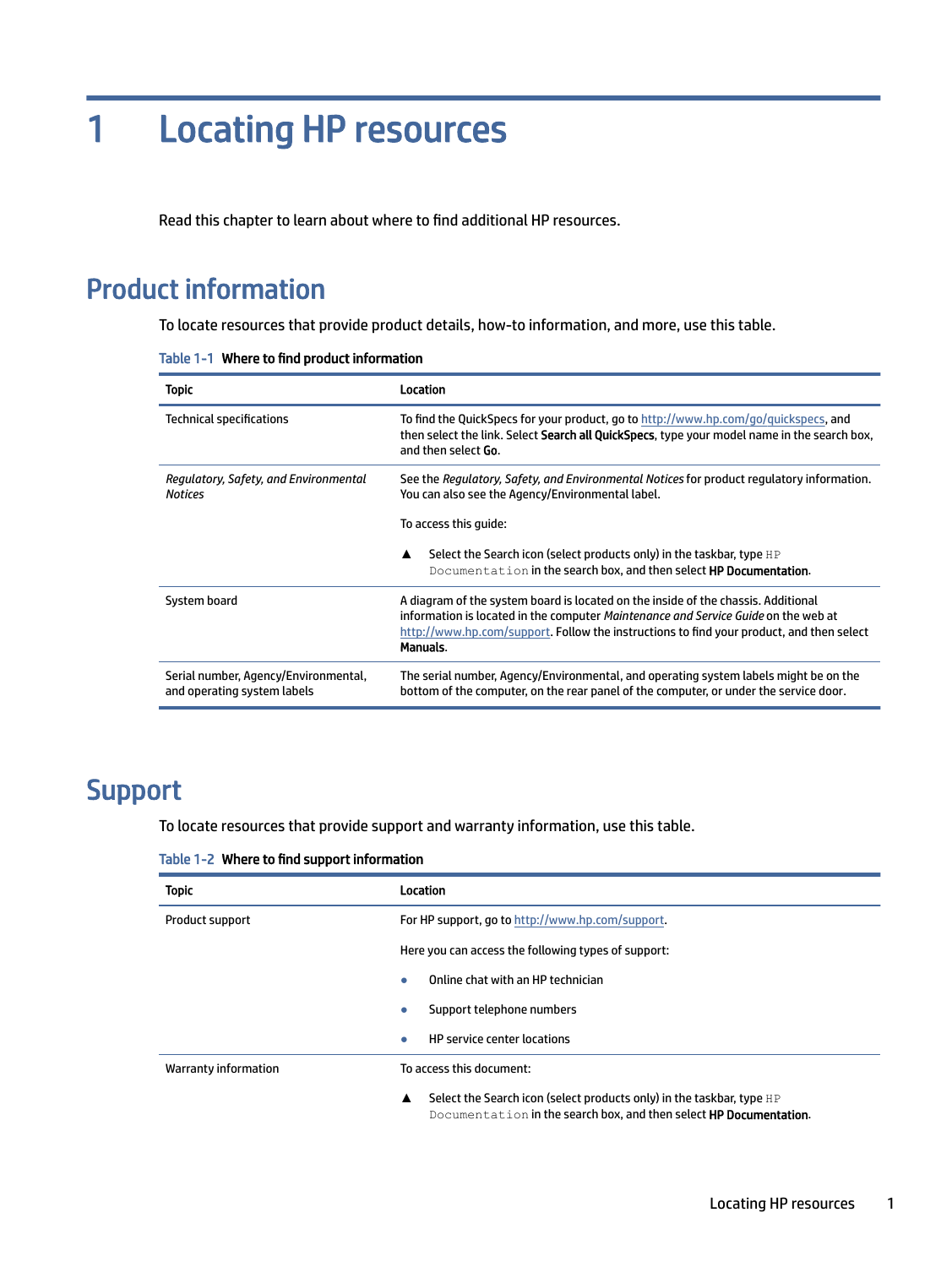#### <span id="page-6-0"></span>Table 1-2 Where to find support information (continued)

| <b>Topic</b> | Location                                                                                                                                                                                                                                                                                                                                                                                                                                                                                                                                                                                 |  |  |
|--------------|------------------------------------------------------------------------------------------------------------------------------------------------------------------------------------------------------------------------------------------------------------------------------------------------------------------------------------------------------------------------------------------------------------------------------------------------------------------------------------------------------------------------------------------------------------------------------------------|--|--|
|              | $-$ or $-$                                                                                                                                                                                                                                                                                                                                                                                                                                                                                                                                                                               |  |  |
|              | Go to http://www.hp.com/go/orderdocuments.                                                                                                                                                                                                                                                                                                                                                                                                                                                                                                                                               |  |  |
|              | <b>IMPORTANT:</b> You must be connected to the internet to access the latest version of<br>the warranty.                                                                                                                                                                                                                                                                                                                                                                                                                                                                                 |  |  |
|              | You can find your HP Limited Warranty located with the user guides on your product. The<br>warranty might be on a CD or DVD provided in the box. In some countries or regions, HP<br>might provide a printed warranty in the box. For countries or regions where the warranty<br>is not provided in printed format, you can request a copy from http://www.hp.com/go/<br>orderdocuments. For products purchased in Asia Pacific, you can write to HP at POD,<br>PO Box 161, Kitchener Road Post Office, Singapore 912006. Include your name, phone<br>number, address, and product name. |  |  |

# Product documentation

To locate resources that provide product documentation, use this table.

|  |  | Table 1-3 Where to find product documentation |  |
|--|--|-----------------------------------------------|--|
|--|--|-----------------------------------------------|--|

| <b>Topic</b>                                                          | Location                                                                                                                                                                                                                                                                                                                                                                                                                                            |  |  |
|-----------------------------------------------------------------------|-----------------------------------------------------------------------------------------------------------------------------------------------------------------------------------------------------------------------------------------------------------------------------------------------------------------------------------------------------------------------------------------------------------------------------------------------------|--|--|
| HP user documentation, white papers,<br>and third-party documentation | User documentation is located on your hard drive. Select the Search icon (select products<br>only) in the taskbar, type HP Documentation in the search box, and then select HP<br><b>Documentation.</b> For the latest online documentation, go to http://www.hp.com/support<br>and follow the instructions to find your product. Then select <b>Manuals</b> . The documentation<br>includes this user quide and the Maintenance and Service Guide. |  |  |
| <b>Product notifications</b>                                          | Subscriber's Choice is an HP program that allows you to sign up to receive driver<br>and software alerts, proactive change notifications (PCNs), the HP newsletter, customer<br>advisories, and more. Sign up at https://h41369.www4.hp.com/.                                                                                                                                                                                                       |  |  |
| Technical specifications                                              | The Product Bulletin application contains QuickSpecs for HP computers. QuickSpecs<br>include information about the operating system, power supply, memory, processor, and<br>many other system components. To access the QuickSpecs, go to http://www.hp.com/go/<br>quickspecs/.                                                                                                                                                                    |  |  |
| <b>Bulletins and Notices</b>                                          | To find advisories, bulletins, and notices:                                                                                                                                                                                                                                                                                                                                                                                                         |  |  |
|                                                                       | 1.<br>Go to http://www.hp.com/support.                                                                                                                                                                                                                                                                                                                                                                                                              |  |  |
|                                                                       | 2.<br>Follow the instructions to find your product.                                                                                                                                                                                                                                                                                                                                                                                                 |  |  |
|                                                                       | Select Advisories or Bulletins and Notices.<br>3.                                                                                                                                                                                                                                                                                                                                                                                                   |  |  |

# Product diagnostics

To locate resources that provide product diagnostics tools, use this table.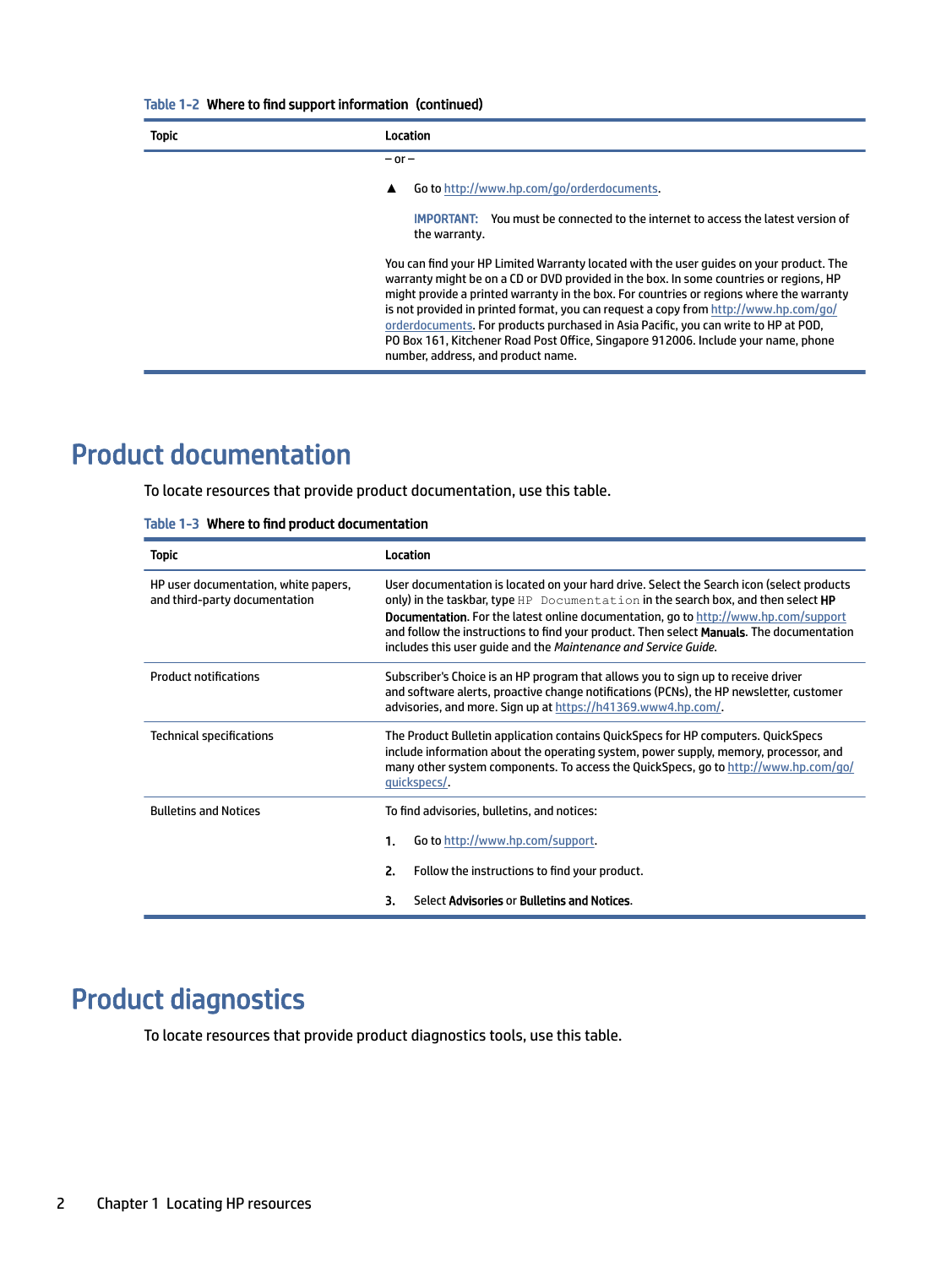#### <span id="page-7-0"></span>Table 1-4 Where to find diagnostics tools

| <b>Topic</b>                            | <b>Location</b>                                                                                                                                                                       |
|-----------------------------------------|---------------------------------------------------------------------------------------------------------------------------------------------------------------------------------------|
| Diagnostics tools                       | For additional information, see the computer Maintenance and Service Guide at<br>http://www.hp.com/support. Follow the instructions to find your product, and then select<br>Manuals. |
| Audible beep and light code definitions | See the computer Maintenance and Service Guide at http://www.hp.com/support. Follow<br>the instructions to find your product, and then select Manuals.                                |
| <b>POST</b> error codes                 | See the computer Maintenance and Service Guide at http://www.hp.com/support. Follow<br>the instructions to find your product, and then select <b>Manuals</b> .                        |

# Product updates

To locate resources that provide product updates, use this table.

#### Table 1-5 Where to find product updates

| <b>Topic</b>            | Location                                                                                                                               |
|-------------------------|----------------------------------------------------------------------------------------------------------------------------------------|
| Driver and BIOS updates | Go to http://www.hp.com/support and select <b>Software and Drivers</b> to verify that you have<br>the latest drivers for the computer. |
| Operating systems       | For information about Windows <sup>®</sup> operating systems, go to<br>http://www.support.microsoft.com.                               |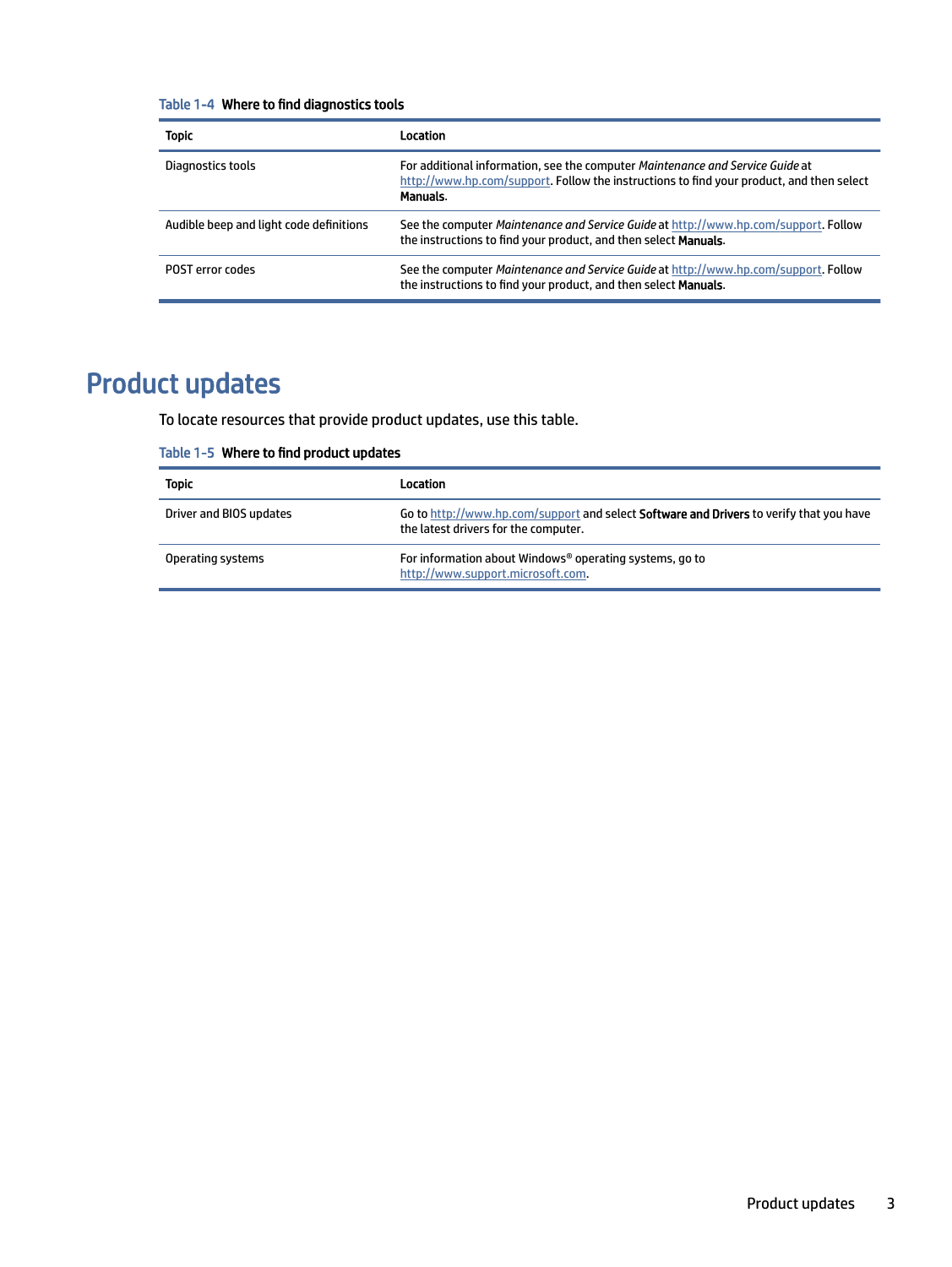# <span id="page-8-0"></span>2 Computer features

This chapter provides you with an overview of your computer's features.

# Standard configuration features

To identify a typical computer configuration, read this section. Features vary depending on the model. For support assistance and to learn more about the hardware and software installed on your computer model, run the HP Support Assistant utility.

**EX** NOTE: You can use this computer model in a tower orientation or a desktop orientation.

See [Changing from desktop to tower orientation](#page-10-0) on page 6.



# Front panel components

To identify the front panel components, use this illustration and table.

NOTE: Drive configuration varies by model. Some models have a bezel blank that covers one or more drive bays.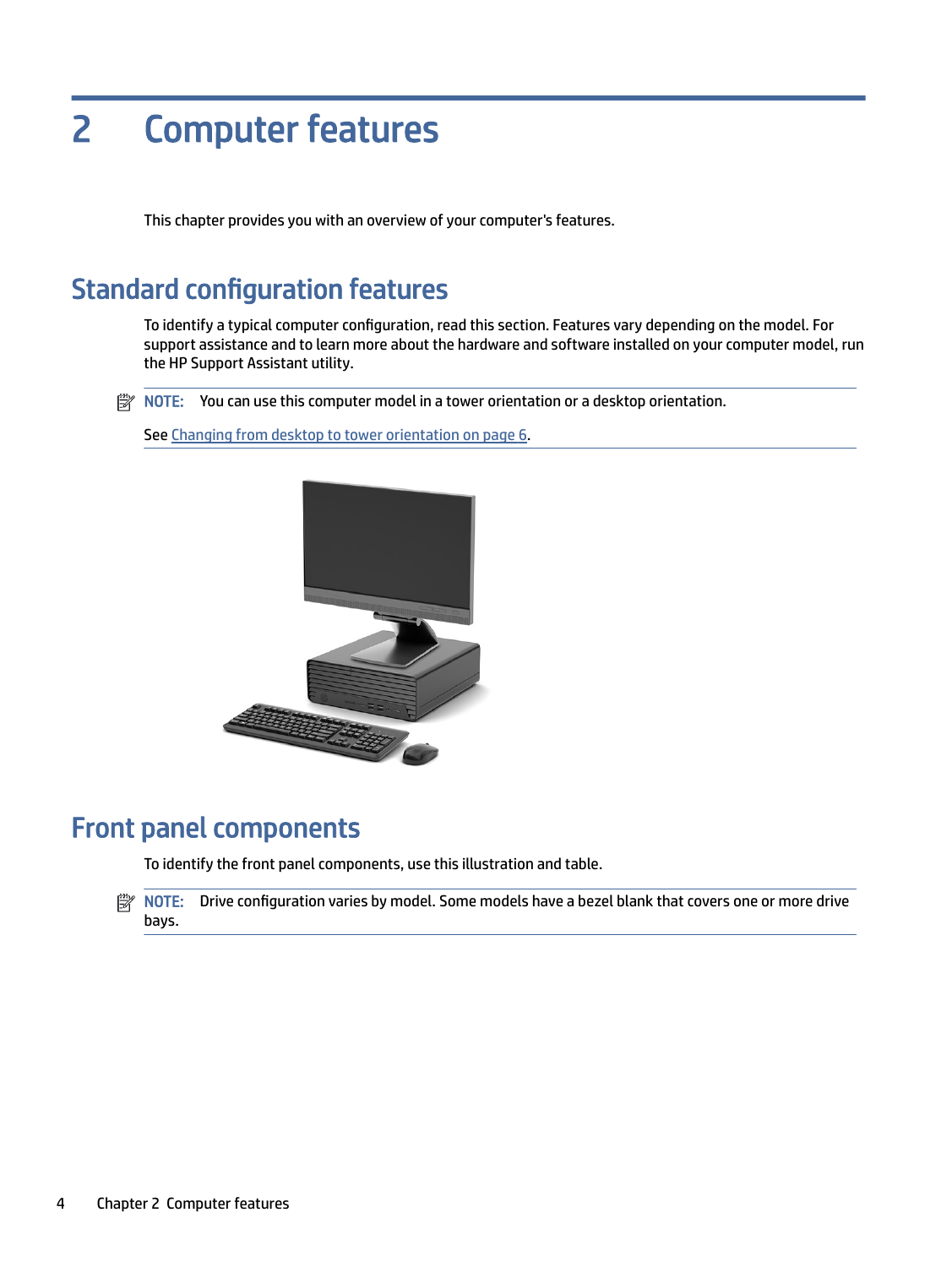<span id="page-9-0"></span>![](_page_9_Picture_0.jpeg)

#### Table 2-1 Identifying the front panel components

| <b>Front panel components</b> |                   |                                           |   |                   |                                                                                                                                                                                                     |
|-------------------------------|-------------------|-------------------------------------------|---|-------------------|-----------------------------------------------------------------------------------------------------------------------------------------------------------------------------------------------------|
|                               |                   | Slim optical drive (select products only) | 5 | $SS \leftarrow 4$ | USB port with HP Sleep and Charge<br>Use a standard USB Type-A charging<br>NOTE:<br>cable or cable adapter (purchased separately)<br>when charging a small external device such as a<br>smartphone. |
| 2                             |                   | SD card reader (select products only)     | 6 |                   | Audio-out (headphone)/Audio-in (microphone)<br>combo jack                                                                                                                                           |
| 3                             | $SS \leftarrow 4$ | USB Type-C charging port                  | 7 |                   | Power button                                                                                                                                                                                        |
| 4                             |                   | USB SuperSpeed ports (3)                  | 8 |                   | Hard drive activity light                                                                                                                                                                           |

NOTE: The combo jack supports headphones, line output devices, microphones, line input devices, or CTIA-style headsets.

NOTE: The light on the power button is normally white when the power is on. If the light blinks red, the computer displays a diagnostic code to indicate a problem. See the *Maintenance and Service Guide* to interpret the code.

# Rear panel components

To identify the rear panel components, use this illustration and table.

![](_page_9_Figure_7.jpeg)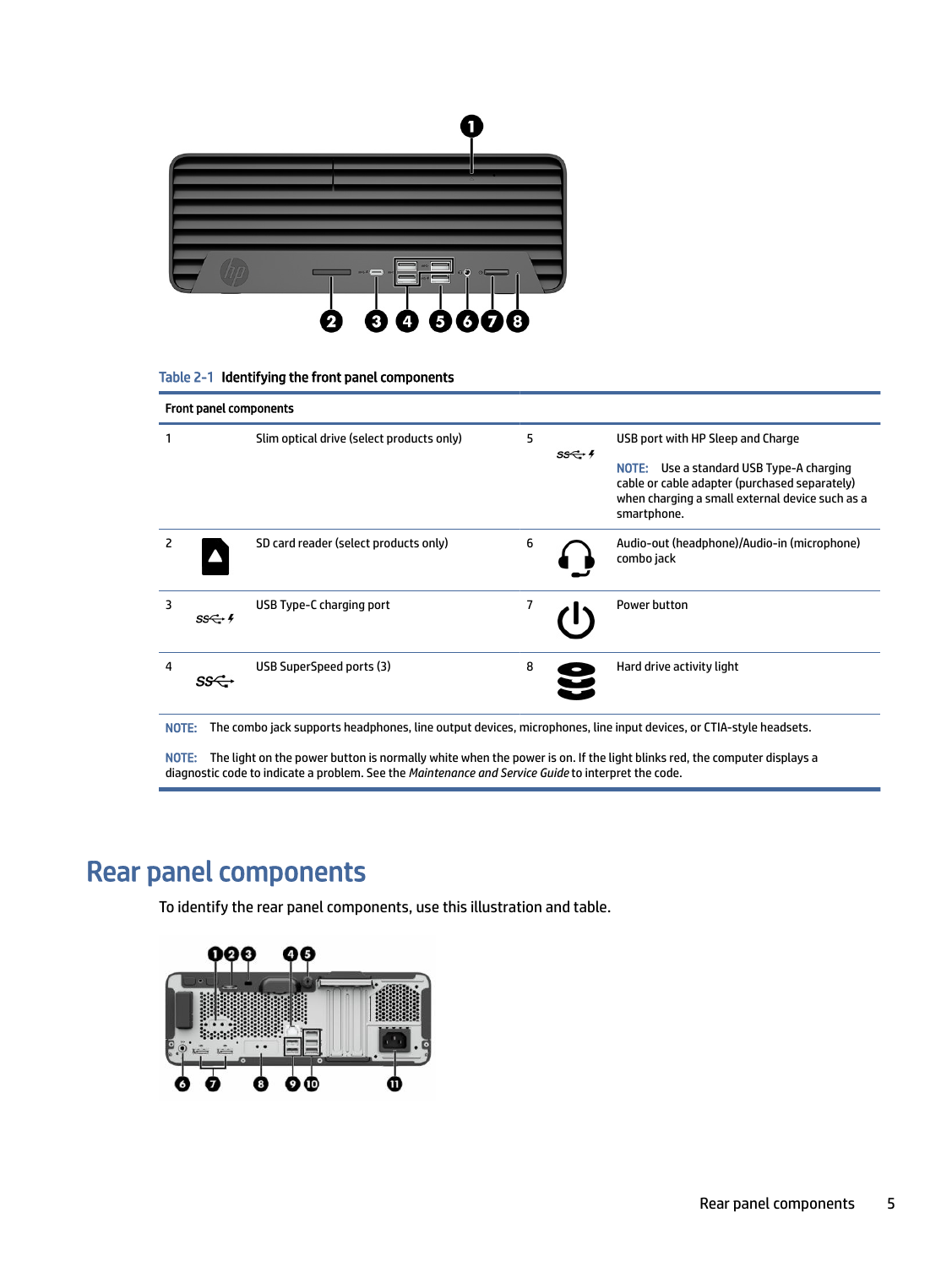| Rear panel components |                |                                          |    |     |                                    |
|-----------------------|----------------|------------------------------------------|----|-----|------------------------------------|
| 1                     | <b>IOIOI A</b> | Serial port (select products only)       | 7  | ĦΡ  | DisplayPort monitor connectors (2) |
| 2                     |                | Cable lock tab                           | 8  |     | Optional port                      |
| 3                     |                | <b>Security lock</b>                     | 9  |     | USB ports (2)                      |
| $\overline{4}$        |                | RJ-45 (network) jack                     | 10 | ss← | USB SuperSpeed ports (3)           |
| 5                     |                | Thumbscrew                               | 11 |     | <b>Power connector</b>             |
| 6                     | ت .            | Audio-out jack for powered audio devices |    |     |                                    |

#### <span id="page-10-0"></span>Table 2-2 Identifying the rear panel components

NOTE: Your model might have additional ports available from HP.

When a graphics card is installed in one of the system board slots, you can use the video connectors on the graphics card or the integrated graphics on the system board. The specific graphics card installed and software configuration determines the behavior.

You can disable the system board graphics by changing settings in BIOS F10 Setup.

# Serial number location

Each computer has a unique serial number and a product ID number that are located on the exterior of the computer. Keep these numbers available when contacting customer service for assistance.

| m                  |  |
|--------------------|--|
|                    |  |
|                    |  |
| $\equiv$<br>200000 |  |

# Changing from desktop to tower orientation

You can use the computer in a tower orientation with an optional tower stand that you can purchase from HP.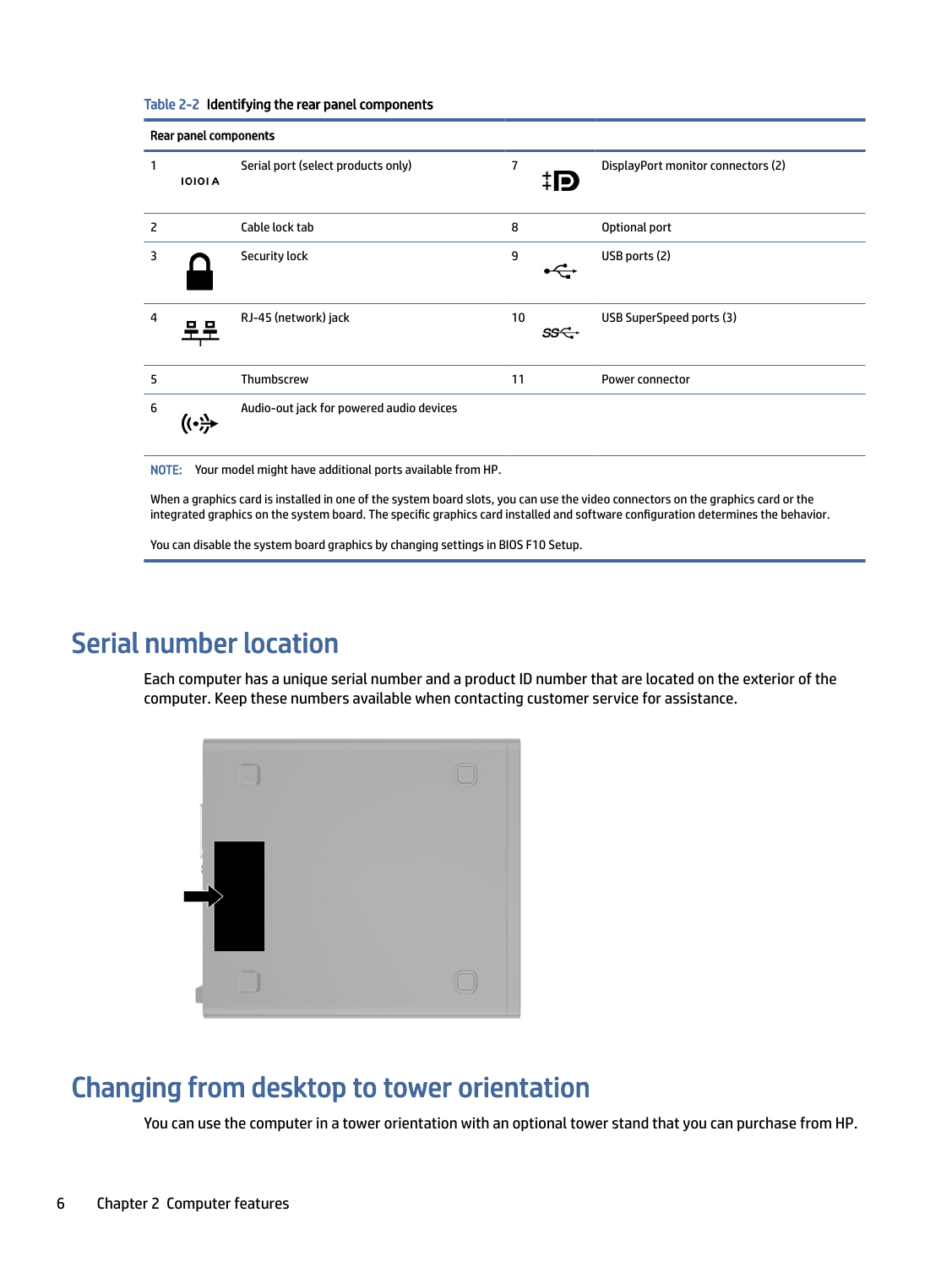<span id="page-11-0"></span>**EX NOTE:** To stabilize the computer in a tower orientation, HP recommends the use of the optional tower stand.

- 1. Remove or disengage any security devices that prohibit opening the computer.
- 2. Remove all removable media, such as compact discs and USB flash drives, from the computer.
- 3. Turn off the computer properly through the operating system, and turn off any external devices.
- 4. Disconnect the power cord from the AC outlet and disconnect any external devices.
- 5. Position the computer so that its right side faces up, and place the computer in the optional stand.

![](_page_11_Picture_6.jpeg)

- 6. Reconnect the power cord and any external devices, and then turn on the computer.
- **NOTE:** Be sure that at least 10.2 centimeters (4 inches) of space on all sides of the computer remains clear and free of obstructions.
- 7. Lock any security devices that were disengaged before the computer was moved.

# Using an optional security lock

You can use different types of locks (purchased separately) to secure the computer.

## Cable lock

You can secure the computer with a cable lock.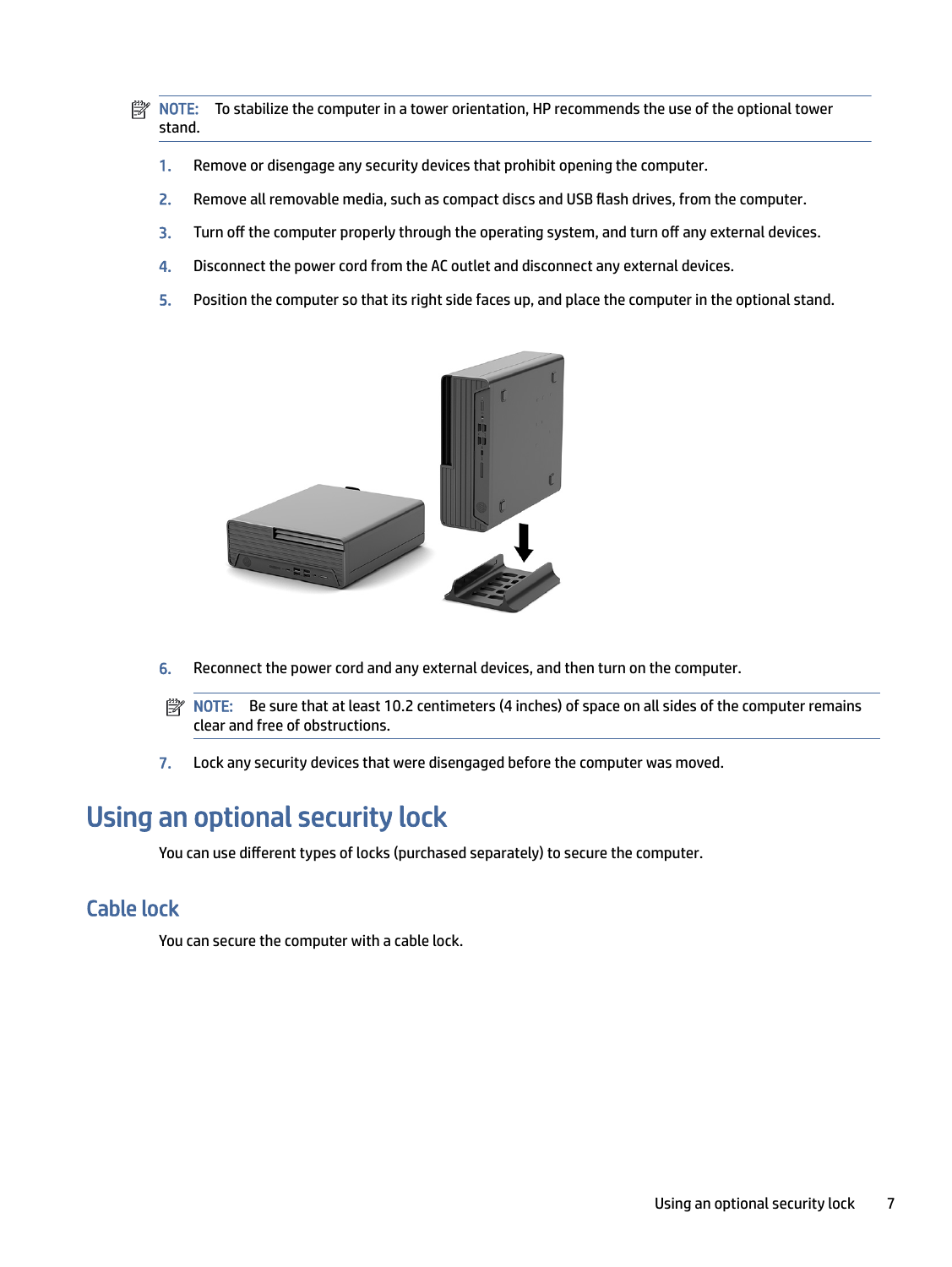<span id="page-12-0"></span>![](_page_12_Picture_0.jpeg)

# Padlock

You can secure the computer with a padlock.

![](_page_12_Picture_3.jpeg)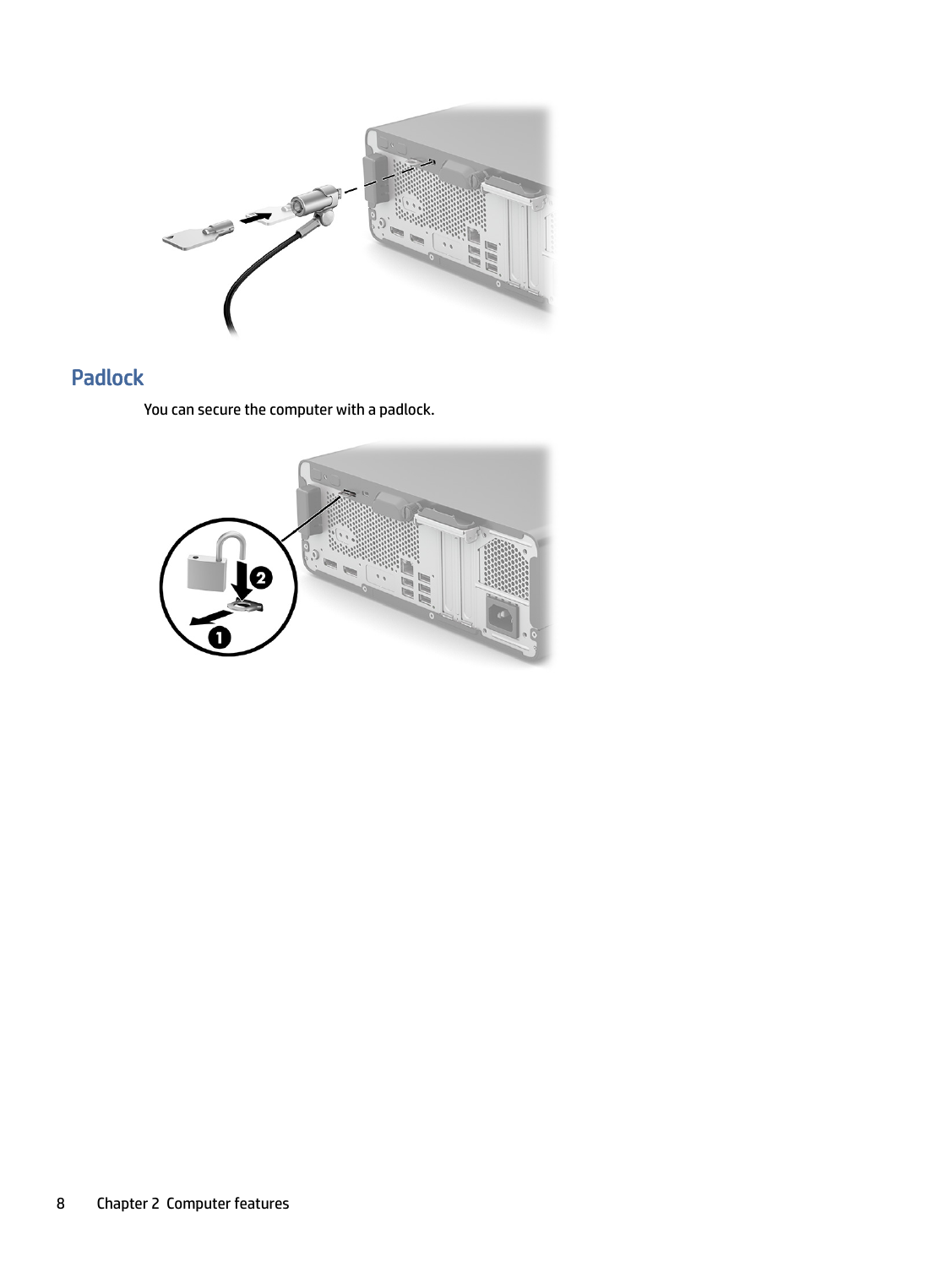# <span id="page-13-0"></span>3 Backing up, restoring, and recovering

You can use Windows tools or HP software to back up your information, create a restore point, reset your computer, create recovery media, or restore your computer to its factory state. Performing these standard procedures can return your computer to a working state faster.

- IMPORTANT: If you will be performing recovery procedures on a tablet, the tablet battery must be at least 70% charged before you start the recovery process.
- IMPORTANT: For a tablet with a detachable keyboard, connect the tablet to the keyboard base before beginning any recovery process.

# Backing up information and creating recovery media

These methods of creating recovery media and backups are available on select products only.

## Using Windows tools for backing up

HP recommends that you back up your information immediately after initial setup. You can do this task either using Windows Backup locally with an external USB drive or using online tools.

- $\mathbb{Z}$  IMPORTANT: Windows is the only option that allows you to back up your personal information. Schedule regular backups to avoid information loss.
- **EX** NOTE: If computer storage is 32 GB or less, Microsoft® System Restore is disabled by default.

## Using the HP Cloud Recovery Download Tool to create recovery media (select products only)

You can use the HP Cloud Recovery Download Tool to create HP Recovery media on a bootable USB flash drive.

For details:

- **▲** Go to [http://www.hp.com,](http://www.hp.com) search for HP Cloud Recovery, and then select the result that matches the type of computer that you have.
- $\mathbb{R}^n$  NOTE: If you cannot create recovery media yourself, contact support to obtain recovery discs. Go to [http://www.hp.com/support,](http://www.hp.com/support) select your country or region, and then follow the on-screen instructions.
- **IMPORTANT:** HP recommends that you follow the [Restoring and recovery methods](#page-14-0) on page 10 to restore your computer before you obtain and use the HP recovery discs. Using a recent backup can return your machine to a working state sooner than using the HP recovery discs. After the system is restored, reinstalling all the operating system software released since your initial purchase can be a lengthy process.

# Restoring and recovering your system

You have several tools available to recover your system both within and outside of Windows if the desktop cannot load.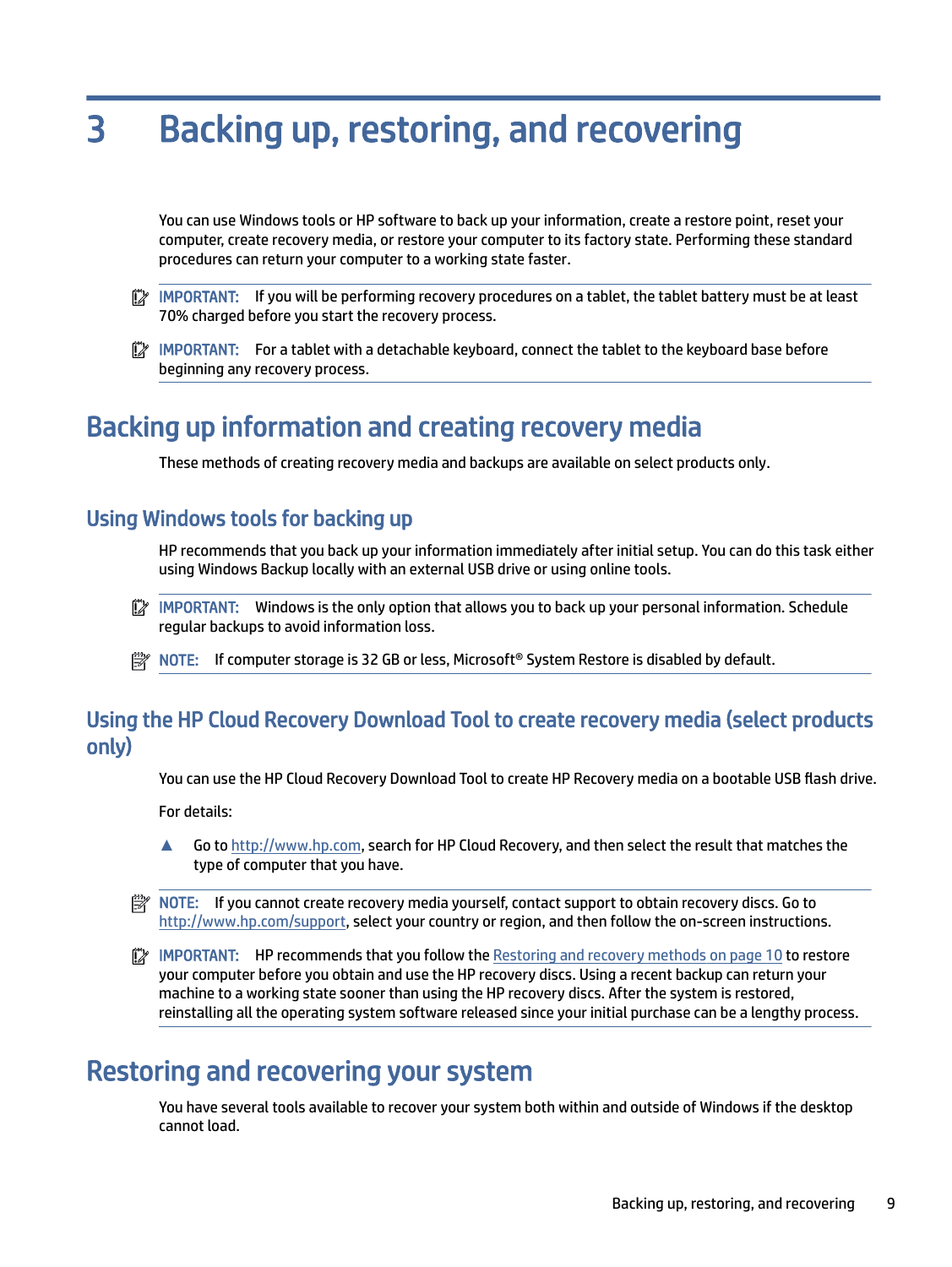HP recommends that you attempt to restore your system using the Restoring and recovery methods on page 10.

## <span id="page-14-0"></span>Creating a system restore

System Restore is available in Windows. The System Restore software can automatically or manually create restore points, or snapshots, of the system files and settings on the computer at a particular point.

When you use System Restore, it returns your computer to its state at the time you made the restore point. Your personal files and documents should not be affected.

## Restoring and recovery methods

After you run the first method, test to see whether the issue still exists before you proceed to the next method, which might now be unnecessary.

- 1. Run a Microsoft System Restore.
- 2. Run Reset this PC.
- **NOTE:** The options Remove everything and then Fully clean the drive can take several hours to complete and leave no information on your computer. It is the safest way to reset your computer before you recycle it.
- 3. Recover using HP Recovery media. For more information, see Recovering using HP Recovery media on page 10.

For more information about the first two methods, see the Get Help app:

Select the Start button, select All apps (select products only), select the Get Help app, and then enter the task you want to perform.

**NOTE:** You must be connected to the internet to access the Get Help app.

## Recovering using HP Recovery media

You can use HP Recovery media to recover the original operating system and software programs that were installed at the factory. On select products, it can be created on a bootable USB flash drive using the HP Cloud Recovery Download Tool.

[For details, see Using the HP Cloud Recovery Download Tool to create recovery media \(select products only\)](#page-13-0) on page 9.

NOTE: If you cannot create recovery media yourself, contact support to obtain recovery discs. Go to [http://www.hp.com/support,](http://www.hp.com/support) select your country or region, and then follow the on-screen instructions.

To recover your system:

**▲** Insert the HP Recovery media, and then restart the computer.

**■ NOTE:** HP recommends that you follow the Restoring and recovery methods on page 10 to restore your computer before you obtain and use the HP recovery discs. Using a recent backup can return your machine to a working state sooner than using the HP recovery discs. After the system is restored, reinstalling all the operating system software released since your initial purchase can be a lengthy process.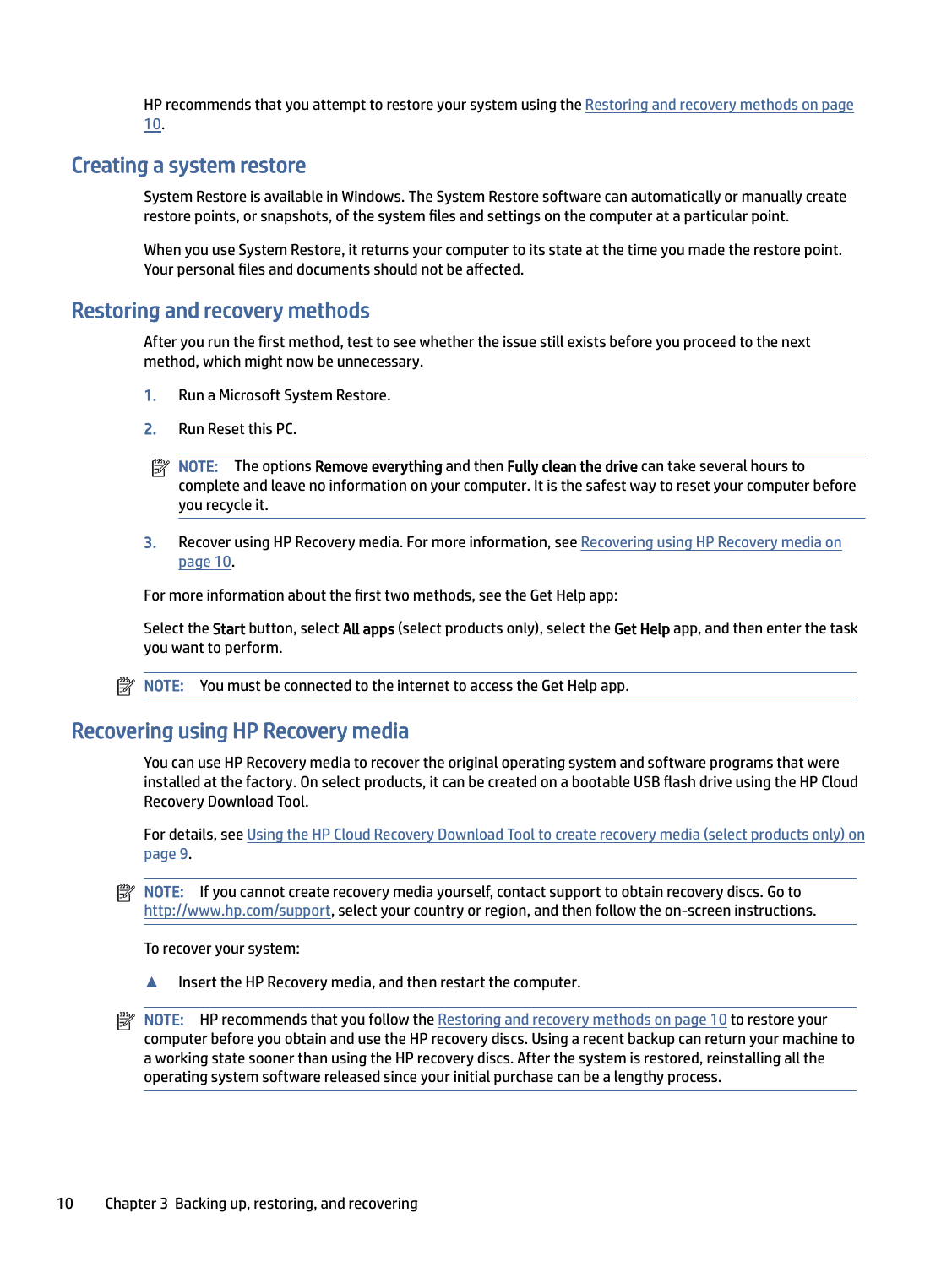## <span id="page-15-0"></span>Changing the computer boot order

If your computer does not restart using the HP Recovery media, you can change the computer boot order, the order of devices listed in BIOS for startup information. You can select an optical drive or a USB flash drive, depending on the location of your HP Recovery media.

IMPORTANT: For a tablet with a detachable keyboard, connect the tablet to the keyboard base before beginning these steps.

To change the boot order:

- 1. Insert the HP Recovery media.
- 2. Access the system Startup menu.
	- For computers or tablets with keyboards attached, turn on or restart the computer or tablet, quickly press esc, and then press f9 for boot options.
	- For tablets without keyboards, turn on or restart the tablet, quickly press and hold the volume up button, and then select f9.

 $-$  or  $-$ 

Turn on or restart the tablet, quickly press and hold the volume down button, and then select f9.

3. Select the optical drive or USB flash drive from which you want to boot, and then follow the on-screen instructions.

## Using HP Sure Recover (select products only)

Select computer models are configured with HP Sure Recover, a PC operating system (OS) recovery solution built into the hardware and software. HP Sure Recover can fully restore the HP OS image without installed recovery software.

Using HP Sure Recover, an administrator or user can restore the system and install:

- Latest version of the operating system
- Platform-specific device drivers
- Software applications, in the case of a custom image

To access the latest documentation for HP Sure Recover, go to [http://www.hp.com/support.](http://www.hp.com/support) Follow the on-screen instructions to find your product and locate your documentation.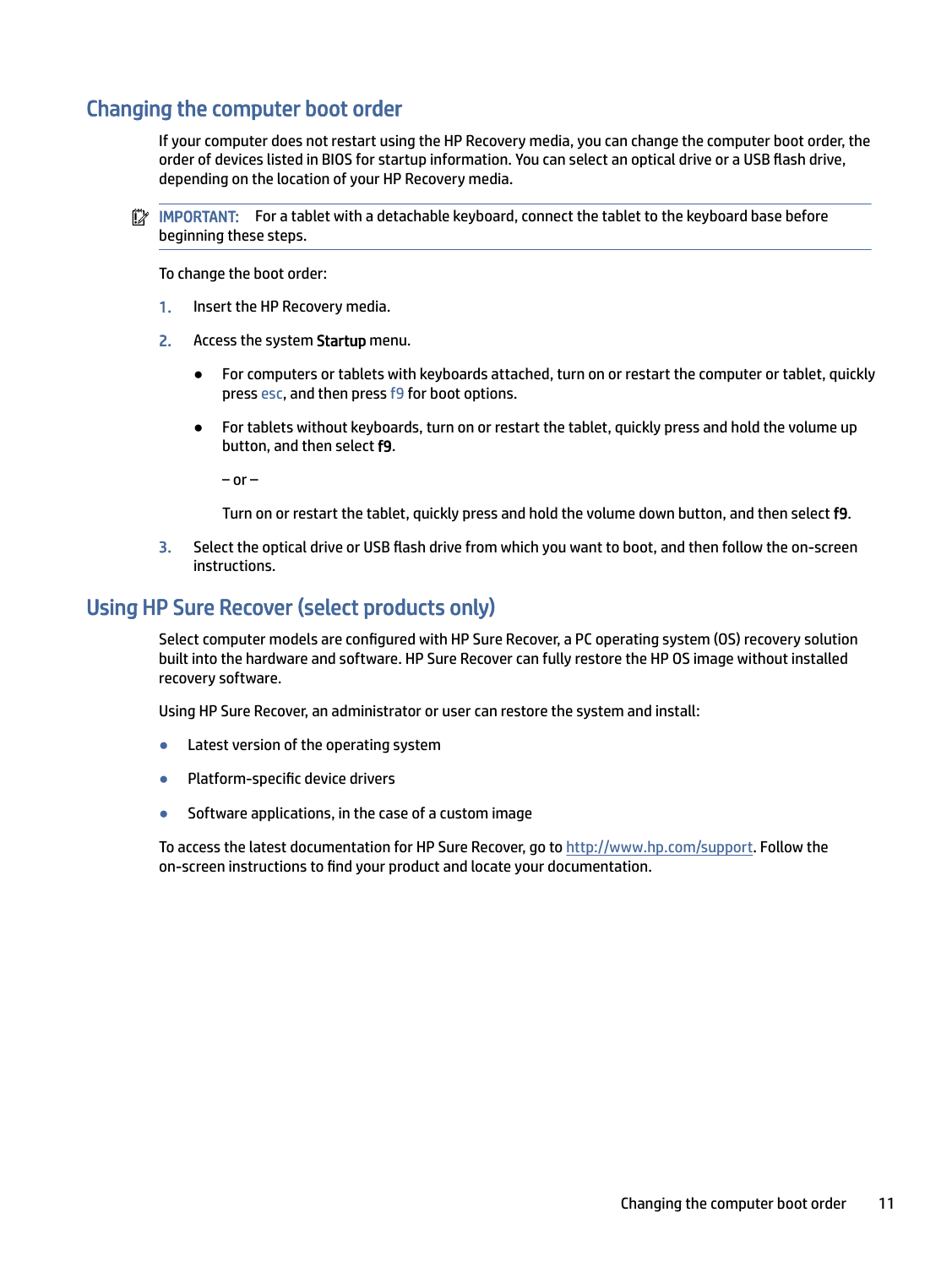# <span id="page-16-0"></span>4 Using HP PC Hardware Diagnostics

You can use the HP PC Hardware Diagnostics utility to determine whether your computer hardware is running properly. The three versions are HP PC Hardware Diagnostics Windows, HP PC Hardware Diagnostics UEFI (Unified Extensible Firmware Interface), and (for select products only) Remote HP PC Hardware Diagnostics UEFI, a firmware feature.

# Using HP PC Hardware Diagnostics Windows (select products only)

HP PC Hardware Diagnostics Windows is a Windows-based utility that allows you to run diagnostic tests to determine whether the computer hardware is functioning properly. The tool runs within the Windows operating system to diagnose hardware failures.

If HP PC Hardware Diagnostics Windows is not installed on your computer, first you must download and [install it. To download HP PC Hardware Diagnostics Windows, see Downloading HP PC Hardware Diagnostics](#page-17-0)  Windows on page 13.

## Using an HP PC Hardware Diagnostics Windows hardware failure ID code

When HP PC Hardware Diagnostics Windows detects a failure that requires hardware replacement, a 24-digit failure ID code is generated for select component tests. For interactive tests, such as keyboard, mouse, or audio and video palette, you must perform troubleshooting steps before you can receive a failure ID.

- **▲** You have several options after you receive a failure ID:
	- Select Next to open the Event Automation Service (EAS) page, where you can log the case.

 $-$  or  $-$ 

Scan the QR code with your mobile device, which takes you to the EAS page, where you can log the case.

 $-$  or  $-$ 

● Select the box next to the 24-digit failure ID to copy your failure code and send it to support.

## Accessing HP PC Hardware Diagnostics Windows

After HP PC Hardware Diagnostics Windows is installed, you can access it from HP Help and Support, HP Support Assistant, or the Start menu.

### Accessing HP PC Hardware Diagnostics Windows from HP Help and Support (select products only)

After HP PC Hardware Diagnostics Windows is installed, follow these steps to access it from HP Help and Support.

- 1. Select the Start button, and then select HP Help and Support.
- 2. Select HP PC Hardware Diagnostics Windows.
- 3. When the tool opens, select the type of diagnostic test that you want to run, and then follow the on-screen instructions.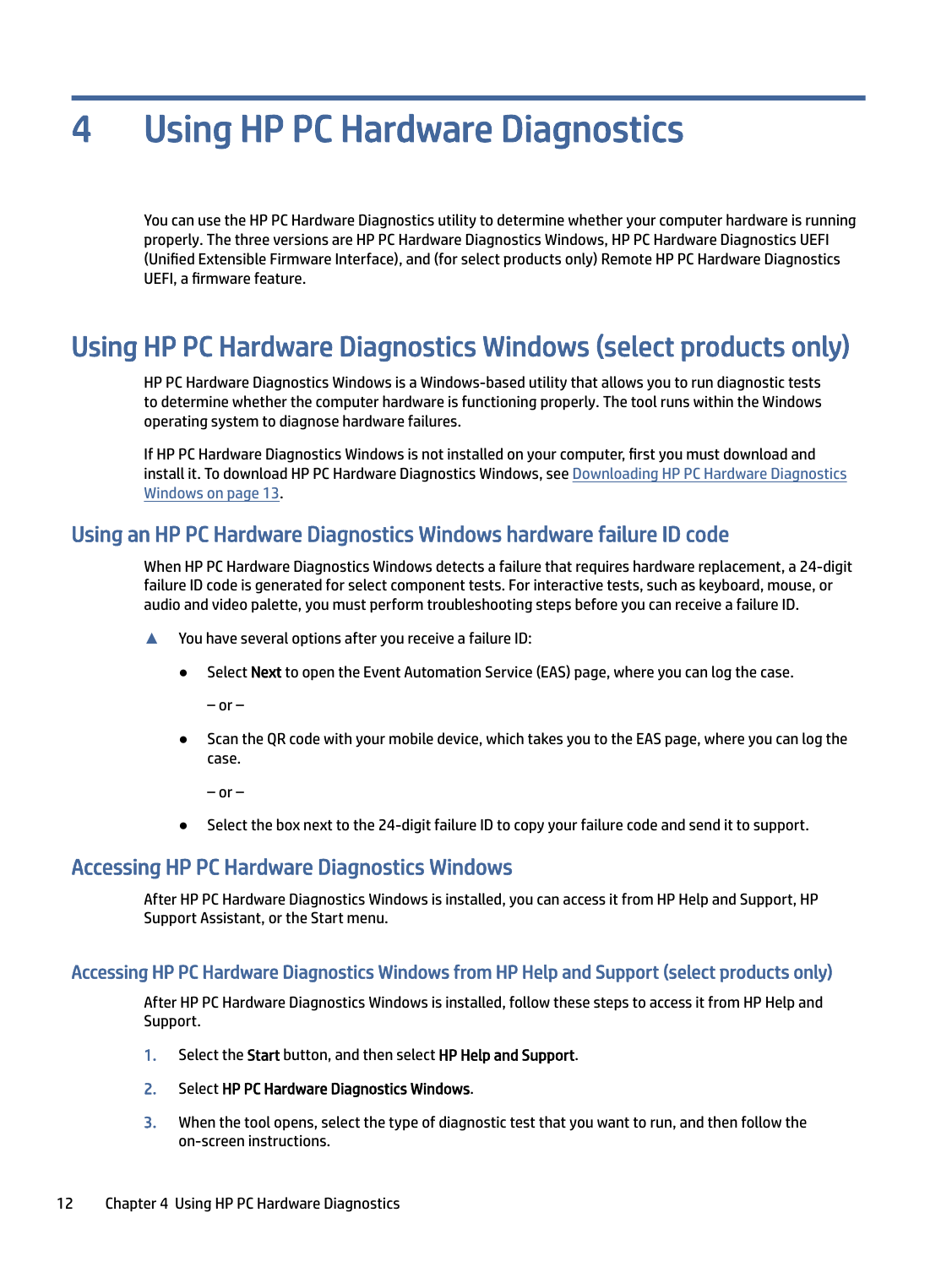<span id="page-17-0"></span>**NOTE:** To stop a diagnostic test, select **Cancel**.

#### Accessing HP PC Hardware Diagnostics Windows from HP Support Assistant

After HP PC Hardware Diagnostics Windows is installed, follow these steps to access it from HP Support Assistant.

1. Select the Search icon (select products only) from the taskbar, type support, and then select HP Support Assistant.

 $-$  or  $-$ 

Select the question mark icon (select products only) in the taskbar.

- 2. Select Troubleshooting and fixes (select products only) or Fixes & Diagnostics.
- 3. Select Diagnostics, and then select HP PC Hardware Diagnostics Windows.
- 4. When the tool opens, select the type of diagnostic test that you want to run, and then follow the on-screen instructions.
- **NOTE:** To stop a diagnostic test, select Cancel.

#### Accessing HP PC Hardware Diagnostics Windows from the Start menu (select products only)

After HP PC Hardware Diagnostics Windows is installed, follow these steps to access it from the Start menu.

- 1. Select the Start button, and then select All apps (select products only).
- 2. Select HP PC Hardware Diagnostics Windows.
- 3. When the tool opens, select the type of diagnostic test that you want to run, and then follow the on-screen instructions.
- **NOTE:** To stop a diagnostic test, select **Cancel**.

## Downloading HP PC Hardware Diagnostics Windows

The HP PC Hardware Diagnostics Windows downloading instructions are provided in English only. You must use a Windows computer to download this tool because only .exe files are provided.

#### Downloading the latest HP PC Hardware Diagnostics Windows version from HP

To download HP PC Hardware Diagnostics Windows from HP, follow these steps.

- 1. Go to [http://www.hp.com/go/techcenter/pcdiags.](http://www.hp.com/go/techcenter/pcdiags) The HP PC Diagnostics home page is displayed.
- 2. Select Download HP Diagnostics Windows, and then select the specific Windows diagnostics version to download to your computer or a USB flash drive.

The tool downloads to the selected location.

#### Downloading the HP PC Hardware Diagnostics Windows from the Microsoft Store

You can download the HP PC Hardware Diagnostics Windows from the Microsoft Store.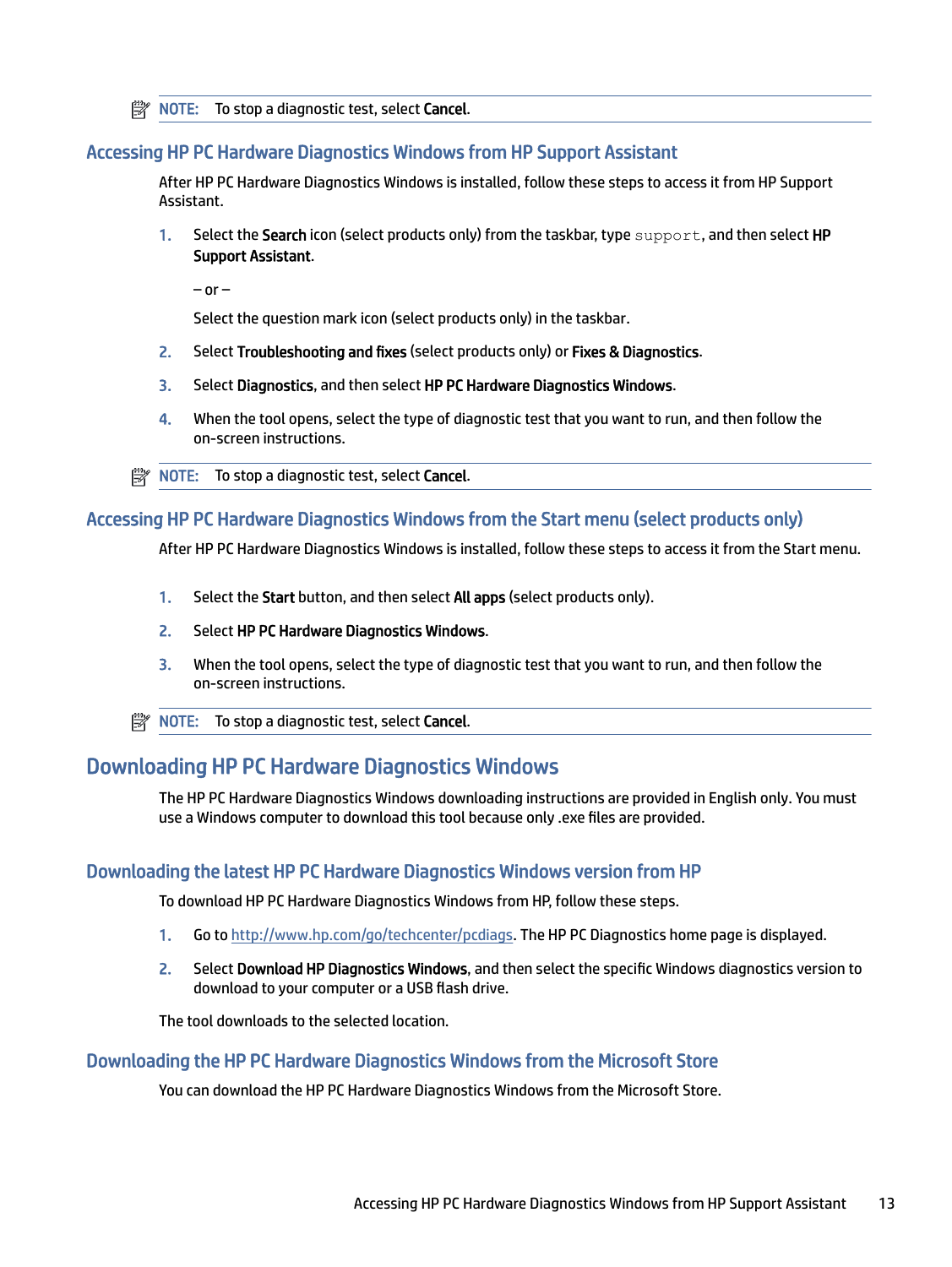<span id="page-18-0"></span>1. Select the Microsoft Store app on your desktop.

 $-$  or  $-$ 

Select the Search icon (select products only) in the taskbar, and then type Microsoft Store.

- 2. Enter HP PC Hardware Diagnostics Windows in the Microsoft Store search box.
- 3. Follow the on-screen directions.

The tool downloads to the selected location.

#### Downloading HP Hardware Diagnostics Windows by product name or number (select products only)

You can download HP PC Hardware Diagnostics Windows by product name or number.

- $\mathbb{P}$  NOTE: For some products, you might have to download the software to a USB flash drive by using the product name or number.
	- 1. Go to [http://www.hp.com/support.](http://www.hp.com/support)
	- 2. Select Software and Drivers, select your type of product, and then enter the product name or number in the search box that is displayed.
	- 3. In the Diagnostics section, select Download, and then follow the on-screen instructions to select the specific Windows diagnostics version to be downloaded to your computer or USB flash drive.

The tool downloads to the selected location.

## Installing HP PC Hardware Diagnostics Windows

To install HP PC Hardware Diagnostics Windows, navigate to the folder on your computer or the USB flash drive where the .exe file downloaded, double-click the .exe file, and then follow the on-screen instructions.

# Using HP PC Hardware Diagnostics UEFI

HP PC Hardware Diagnostics UEFI (Unified Extensible Firmware Interface) allows you to run diagnostic tests to determine whether the computer hardware is functioning properly. The tool runs outside the operating system so that it can isolate hardware failures from issues that are caused by the operating system or other software components.

NOTE: For some products, you must use a Windows computer and a USB flash drive to download and create the HP UEFI support environment because only .exe files are provided. For more information, see [Downloading HP PC Hardware Diagnostics UEFI to a USB flash drive](#page-19-0) on page 15.

If your PC does not start in Windows, you can use HP PC Hardware Diagnostics UEFI to diagnose hardware issues.

## Using an HP PC Hardware Diagnostics UEFI hardware failure ID code

When HP PC Hardware Diagnostics UEFI detects a failure that requires hardware replacement, a 24-digit failure ID code is generated.

For assistance in solving the problem: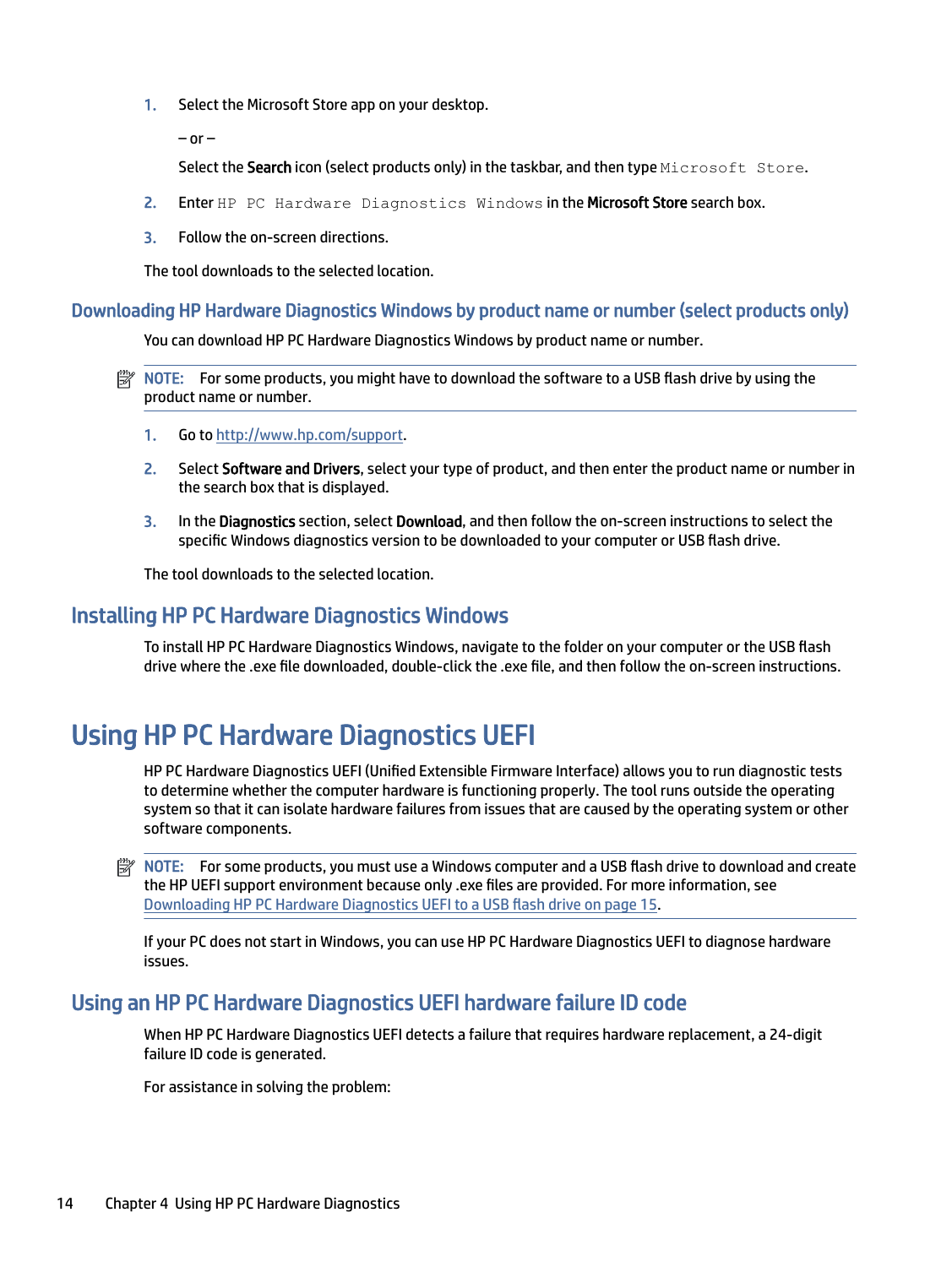<span id="page-19-0"></span>**▲** Select Contact HP, accept the HP privacy disclaimer, and then use a mobile device to scan the failure ID code that appears on the next screen. The HP Customer Support - Service Center page appears with your failure ID and product number automatically filled in. Follow the on-screen instructions.

 $-$  or  $-$ 

Contact support, and provide the failure ID code.

**EX NOTE:** To start diagnostics on a convertible computer, your computer must be in notebook mode, and you must use the attached keyboard.

 $\mathbb{R}$  NOTE: If you need to stop a diagnostic test, press esc.

## Starting HP PC Hardware Diagnostics UEFI

To start HP PC Hardware Diagnostics UEFI, follow this procedure.

- 1. Turn on or restart the computer, and quickly press esc.
- 2. Press f2.

The BIOS searches three places for the diagnostic tools, in the following order:

- a. Connected USB flash drive
- **EV NOTE:** To download the HP PC Hardware Diagnostics UEFI tool to a USB flash drive, see Downloading the latest HP PC Hardware Diagnostics UEFI version on page 15.
- b. Hard drive
- c. BIOS
- 3. When the diagnostic tool opens, select a language, select the type of diagnostic test you want to run, and then follow the on-screen instructions.

## Downloading HP PC Hardware Diagnostics UEFI to a USB flash drive

Downloading HP PC Hardware Diagnostics UEFI to a USB flash drive can be useful in some situations.

- HP PC Hardware Diagnostics UEFI is not included in the preinstallation image.
- HP PC Hardware Diagnostics UEFI is not included in the HP Tool partition.
- The hard drive is damaged.
- NOTE: The HP PC Hardware Diagnostics UEFI downloading instructions are provided in English only, and you must use a Windows computer to download and create the HP UEFI support environment because only .exe files are provided.

#### Downloading the latest HP PC Hardware Diagnostics UEFI version

To download the latest HP PC Hardware Diagnostics UEFI version to a USB flash drive, follow this procedure.

- 1. Go to [http://www.hp.com/go/techcenter/pcdiags.](http://www.hp.com/go/techcenter/pcdiags) The HP PC Diagnostics home page is displayed.
- 2. Select Download HP Diagnostics UEFI, and then select Run.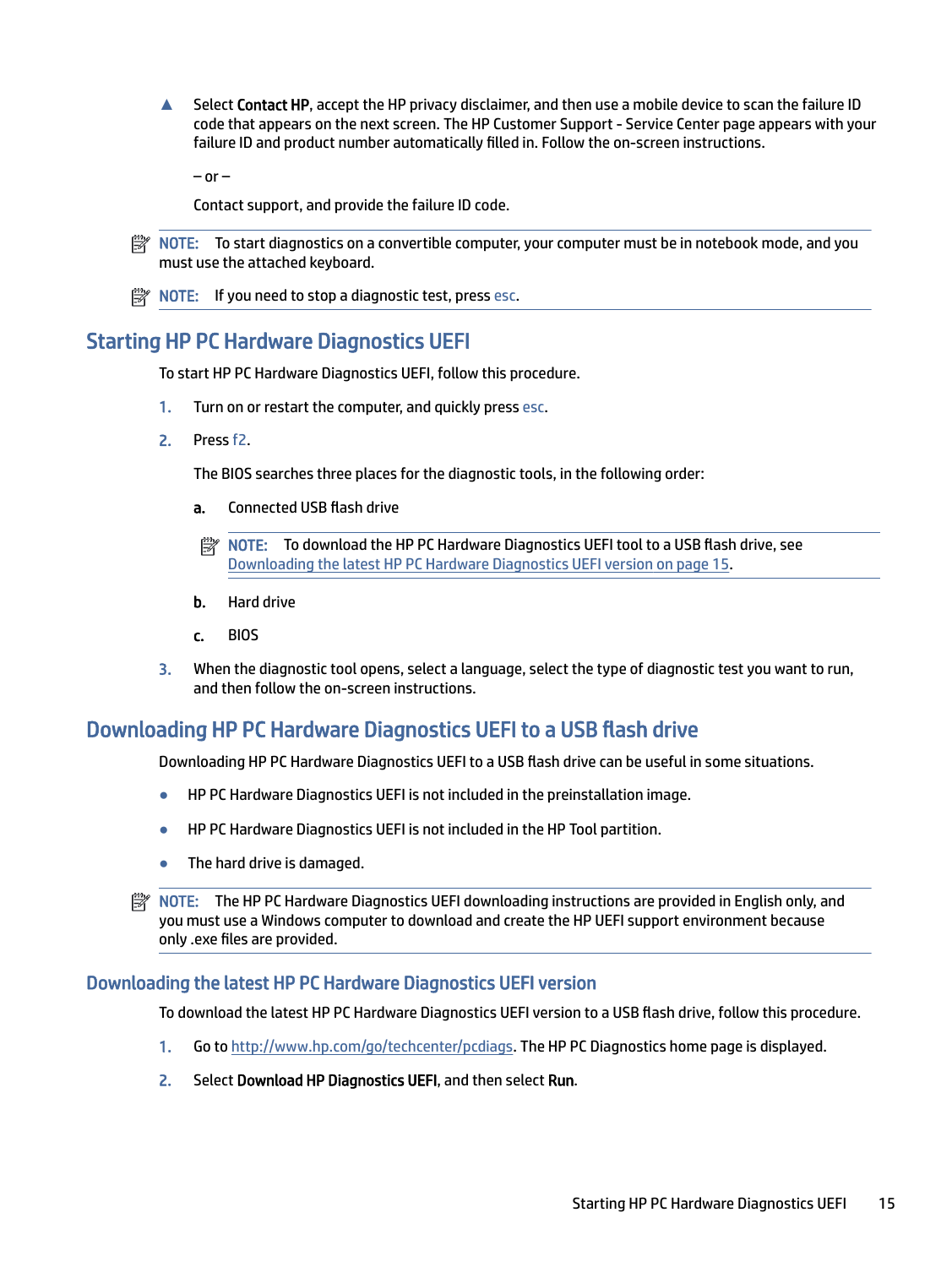### <span id="page-20-0"></span>Downloading HP PC Hardware Diagnostics UEFI by product name or number (select products only)

You can download HP PC Hardware Diagnostics UEFI by product name or number (select products only) to a USB flash drive.

- $\mathbb{R}^n$  **NOTE:** For some products, you might have to download the software to a USB flash drive by using the product name or number.
	- 1. Go to [http://www.hp.com/support.](http://www.hp.com/support)
	- 2. Enter the product name or number, select your computer, and then select your operating system.
	- 3. In the Diagnostics section, follow the on-screen instructions to select and download the specific UEFI Diagnostics version for your computer.

# Using Remote HP PC Hardware Diagnostics UEFI settings (select products only)

Remote HP PC Hardware Diagnostics UEFI is a firmware (BIOS) feature that downloads HP PC Hardware Diagnostics UEFI to your computer. It can then execute the diagnostics on your computer, and it might upload results to a preconfigured server.

For more information about Remote HP PC Hardware Diagnostics UEFI, go to [http://www.hp.com/go/techcenter/pcdiags,](http://www.hp.com/go/techcenter/pcdiags) and then select Find out more.

## Downloading Remote HP PC Hardware Diagnostics UEFI

HP Remote PC Hardware Diagnostics UEFI is also available as a SoftPaq that you can download to a server.

### Downloading the latest Remote HP PC Hardware Diagnostics UEFI version

You can download the latest HP PC Hardware Diagnostics UEFI version to a USB flash drive.

- 1. Go to [http://www.hp.com/go/techcenter/pcdiags.](http://www.hp.com/go/techcenter/pcdiags) The HP PC Diagnostics home page is displayed.
- 2. Select Download Remote Diagnostics, and then select Run.

#### Downloading Remote HP PC Hardware Diagnostics UEFI by product name or number

You can download HP Remote PC Hardware Diagnostics UEFI by product name or number.

- NOTE: For some products, you might have to download the software by using the product name or number.
	- 1. Go to [http://www.hp.com/support.](http://www.hp.com/support)
	- 2. Select Software and Drivers, select your type of product, enter the product name or number in the search box that is displayed, select your computer, and then select your operating system.
	- 3. In the Diagnostics section, follow the on-screen instructions to select and download the Remote UEFI version for the product.

## Customizing Remote HP PC Hardware Diagnostics UEFI settings

Using the Remote HP PC Hardware Diagnostics setting in Computer Setup (BIOS), you can perform several customizations.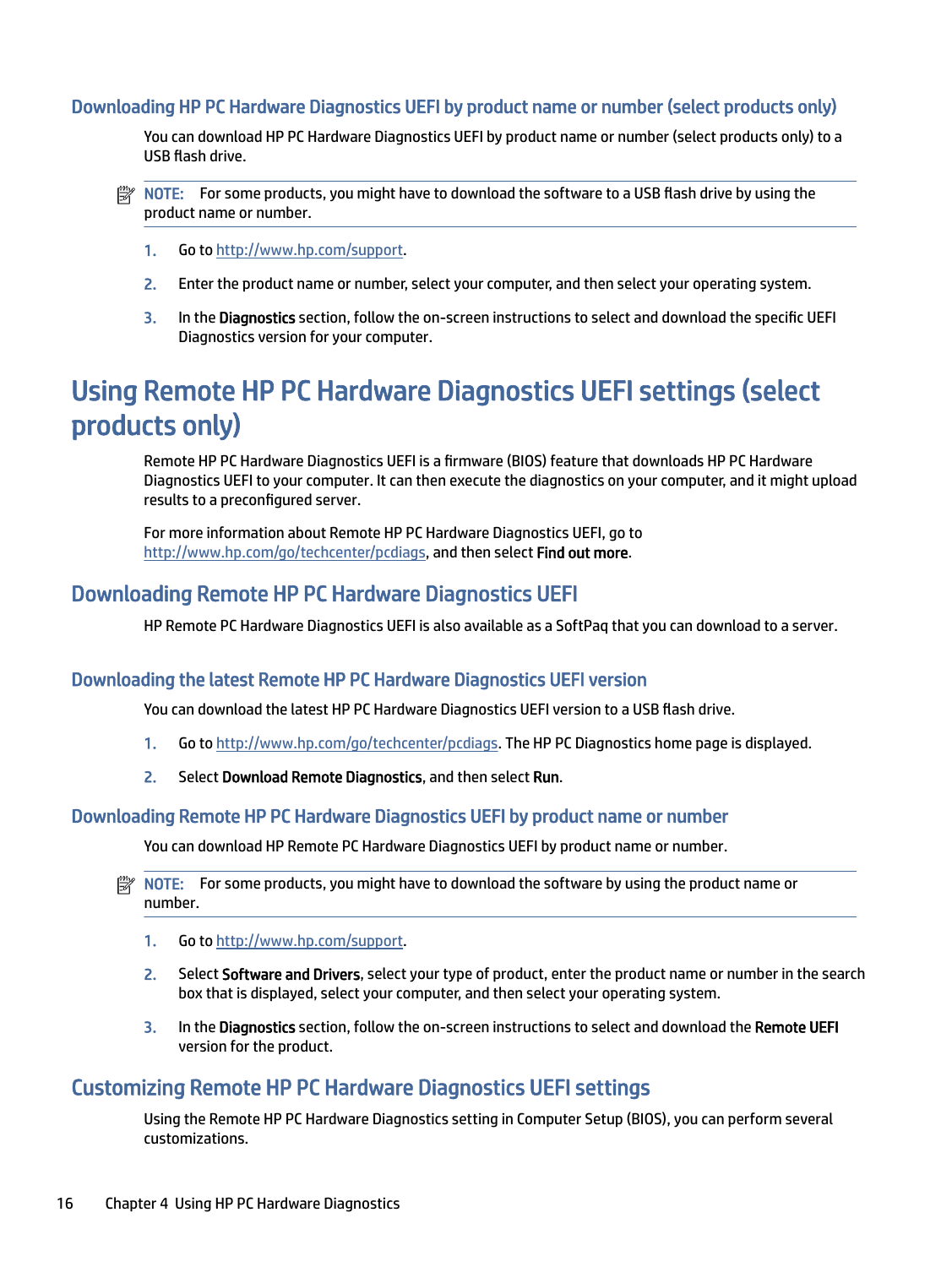- Set a schedule for running diagnostics unattended. You can also start diagnostics immediately in interactive mode by selecting Execute Remote HP PC Hardware Diagnostics.
- Set the location for downloading the diagnostic tools. This feature provides access to the tools from the HP website or from a server that has been preconfigured for use. Your computer does not require the traditional local storage (such as a hard drive or USB flash drive) to run remote diagnostics.
- Set a location for storing the test results. You can also set the user name and password that you use for uploads.
- Display status information about the diagnostics run previously.

To customize Remote HP PC Hardware Diagnostics UEFI settings, follow these steps:

- 1. Turn on or restart the computer, and when the HP logo appears, press f10 to enter Computer Setup.
- 2. Select Advanced, and then select Settings.
- 3. Make your customization selections.
- 4. Select Main, and then Save Changes and Exit to save your settings.

Your changes take effect when the computer restarts.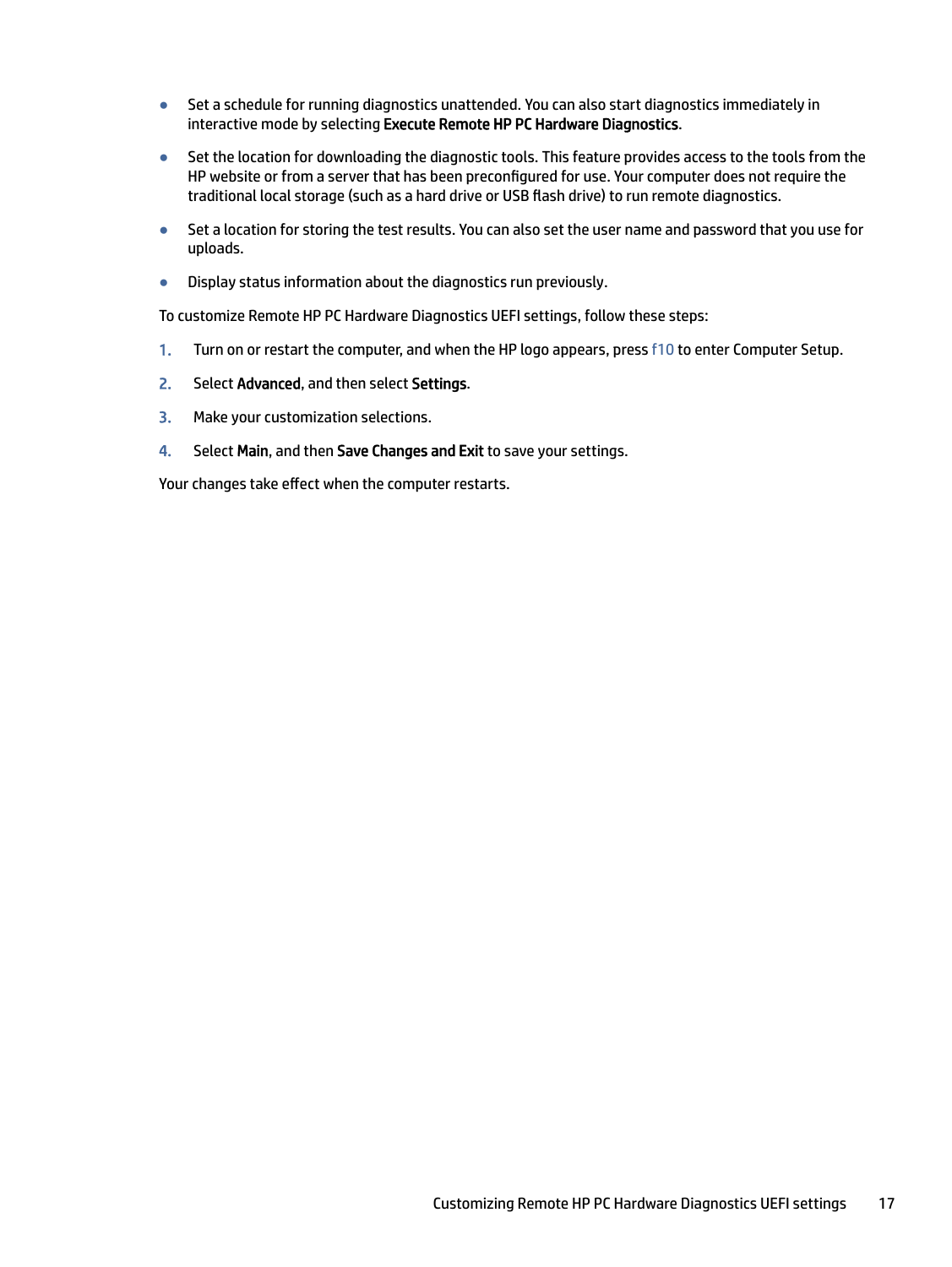# <span id="page-22-0"></span>5 Specifications

When you travel with or store your computer, the input power ratings and operating specifications provide helpful information.

# Input power

The power information in this section might be helpful if you plan to travel internationally with the computer.

The computer operates on DC power, which can be supplied by an AC or a DC power source. The AC power source must be rated at 100 V–240 V, 50 Hz–60 Hz. Although the computer can be powered from a standalone DC power source, it should be powered only with an AC adapter or a DC power source supplied and approved by HP for use with this computer.

The computer can operate on DC power within one or more of the following specifications. The voltage and current for your computer is located on the regulatory label.

| <b>Input Power</b>            | Rating                                                                                                               |  |
|-------------------------------|----------------------------------------------------------------------------------------------------------------------|--|
| Operating voltage and current | 5 V dc @ 2 A / 12 V dc @ 3 A / 15 V dc @ 3 A - 45 W USB-C <sup>®</sup>                                               |  |
|                               | 5 V dc @ 3 A / 9 V dc @ 3 A / 12 V dc @ 3.75 A / 15 V dc @ 3 A - 45<br>W USB-C                                       |  |
|                               | 5 V dc @ 3 A / 9 V dc @ 3 A / 10 V dc @ 3.75 A / 12 V dc @ 3.75 A /<br>15 V dc @ 3 A / 20 V dc @ 2.25 A - 45 W USB-C |  |
|                               | 5 V dc @ 3 A / 9 V dc @ 3 A / 12 V dc @ 5 A / 15 V dc @ 4.33 A / 20<br>V dc @ 3.25 A - 65 W USB-C                    |  |
|                               | 5 V dc @ 3 A / 9 V dc @ 3 A / 10 V dc @ 5 A / 12 V dc @ 5 A / 15 V dc<br>@ 4.33 A / 20 V dc @ 3.25 A - 65 W USB-C    |  |
|                               | 5 V dc @ 3 A / 9 V dc @ 3 A / 10 V dc @ 5 A / 12 V dc @ 5 A / 15 V dc<br>@ 5 A / 20 V dc @ 4.5 A - 90 W USB-C        |  |
|                               | 19.5 V dc @ 2.31 A - 45 W                                                                                            |  |
|                               | 19.5 V dc @ 3.33 A - 65 W                                                                                            |  |
|                               | 19.5 V dc @ 4.62 A - 90 W                                                                                            |  |
|                               | 19.5 V dc @ 6.15 A - 120 W                                                                                           |  |
|                               | 19.5 V dc @ 6.9 A - 135 W                                                                                            |  |
|                               | 19.5 V dc @ 7.70 A - 150 W                                                                                           |  |
|                               | 19.5 V dc @ 10.3 A - 200 W                                                                                           |  |
|                               | 19.5 V dc @ 11.8 A - 230 W                                                                                           |  |
|                               | 19.5 V dc @ 16.92 A - 330 W                                                                                          |  |

#### Table 5-1 DC power specifications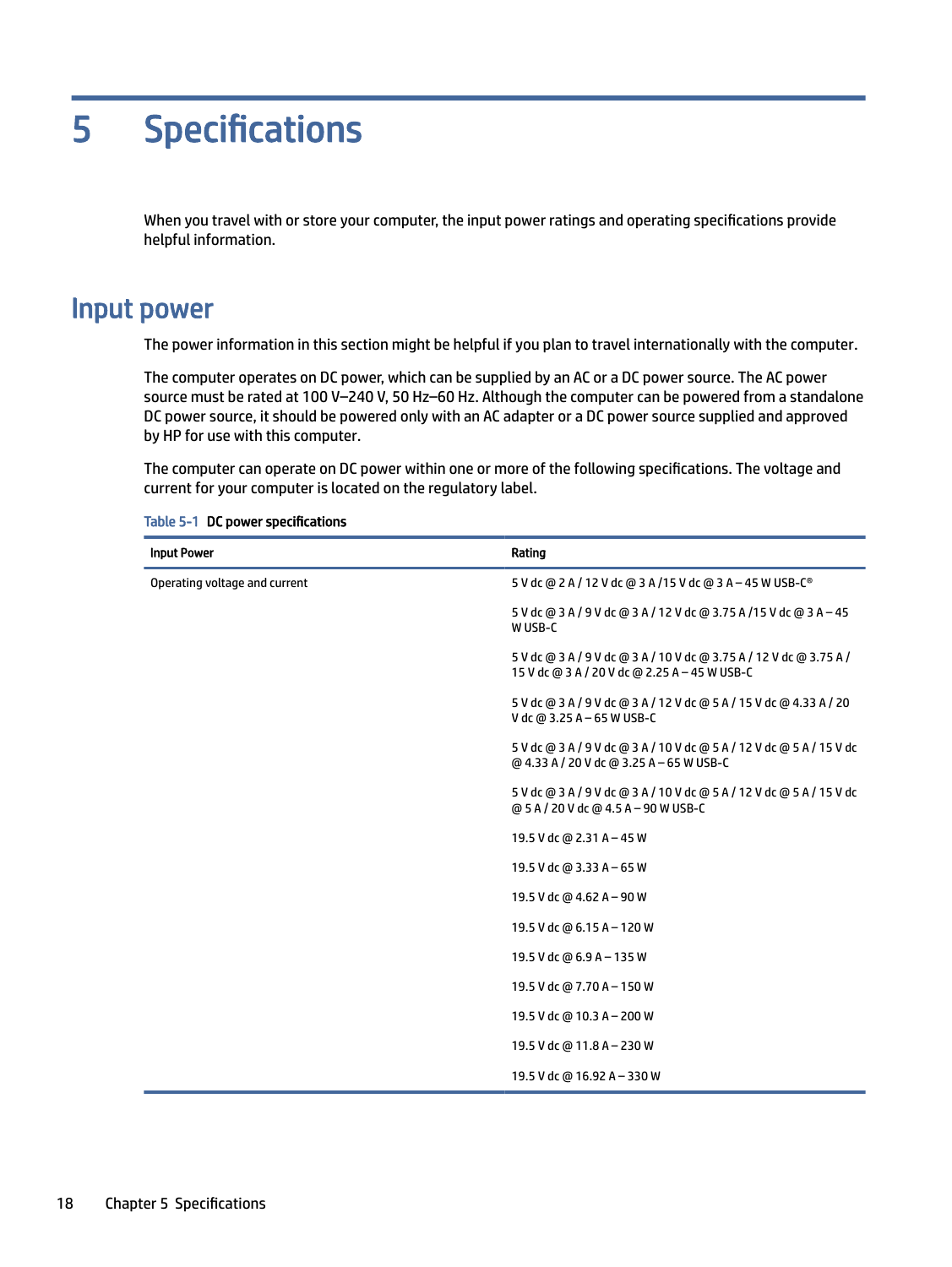<span id="page-23-0"></span>**NOTE:** This product is designed for IT power systems in Norway with phase-to-phase voltage not exceeding 240 V rms.

# Operating environment

Use the operating specifications for helpful information when you travel with or store your computer.

| Table 5-2 Operating environment specifications |                         |                       |  |
|------------------------------------------------|-------------------------|-----------------------|--|
| Factor                                         | <b>Metric</b>           | U.S.                  |  |
| <b>Temperature</b>                             |                         |                       |  |
| Operating (writing to optical disc)            | 5°C to 35°C             | 41°F to 95°F          |  |
| Nonoperating                                   | $-20^{\circ}$ C to 60°C | $-4$ °F to 140°F      |  |
| <b>Relative humidity (noncondensing)</b>       |                         |                       |  |
| <b>Operating</b>                               | 10% to 90%              | 10% to 90%            |  |
| Nonoperating                                   | 5% to 95%               | 5% to 95%             |  |
| Maximum altitude (unpressurized)               |                         |                       |  |
| <b>Operating</b>                               | $-15$ m to 3,048 m      | $-50$ ft to 10,000 ft |  |
| Nonoperating                                   | $-15$ m to 12,192 m     | $-50$ ft to 40,000 ft |  |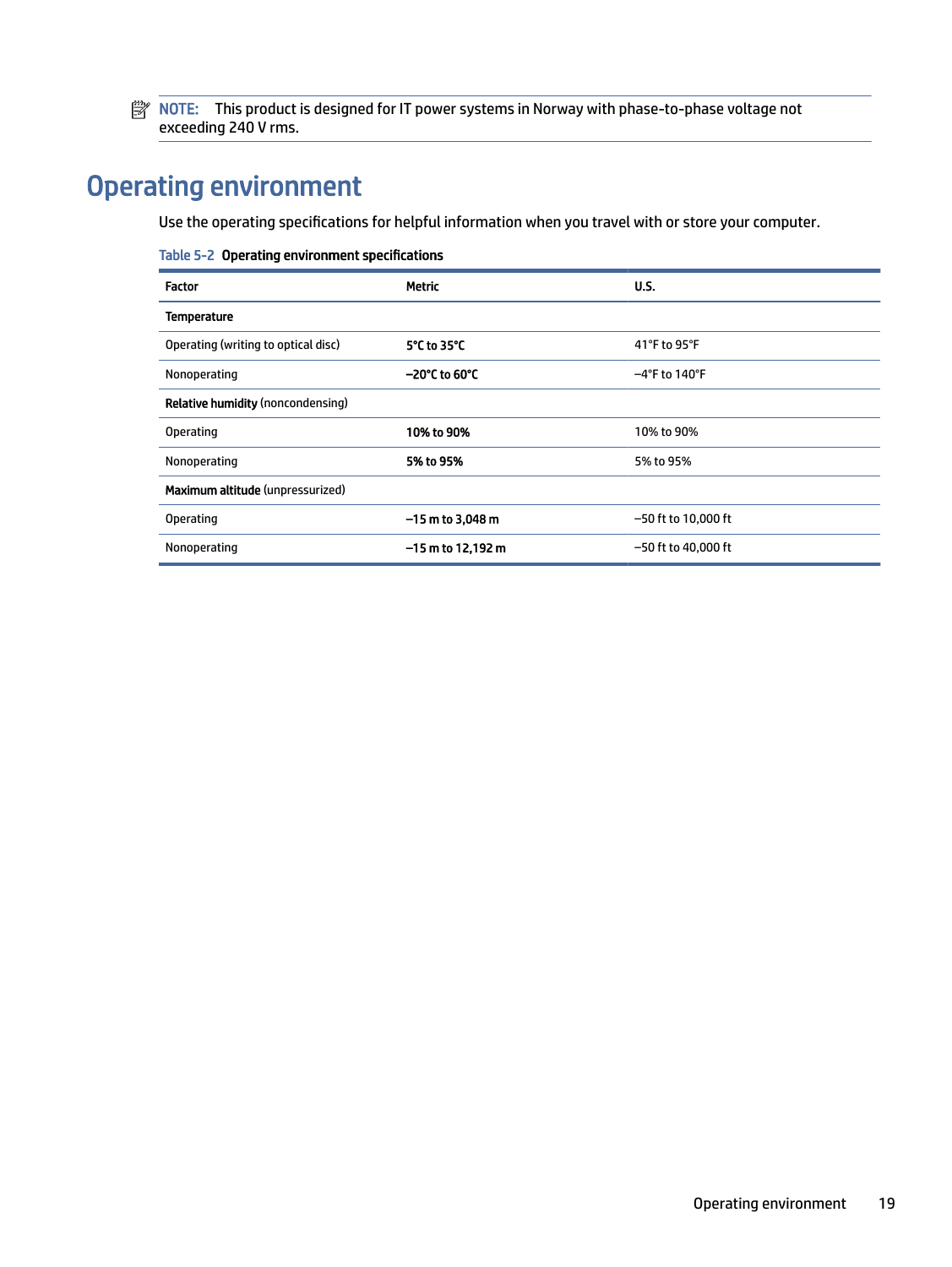# <span id="page-24-0"></span>Computer operating guidelines, routine care, and shipping preparation 6

Follow these guidelines to ensure the best performance and useful life of your computer.

# Operating guidelines and routine care

HP has developed guidelines to help you properly set up and care for the computer and monitor.

- Keep the computer away from excessive moisture, direct sunlight, and extreme heat and cold.
- Operate the computer on a sturdy, level surface. Leave a 10.2 cm (4 inch) clearance on all vented sides of the computer and above the monitor to permit the required airflow.
- Never restrict the airflow into the computer by blocking any vents or air intakes. Do not place the keyboard, with the keyboard feet down, directly against the front of the desktop unit because this also restricts airflow.
- Never operate the computer with the access panel or any of the expansion card slot covers removed.
- Do not stack computers on top of each other or place computers so near each other that they are subject to each other's recirculated or preheated air.
- To operate a computer within a separate enclosure, intake and exhaust ventilation must be provided on the enclosure, and the previous operating guidelines still apply.
- Keep liquids away from the computer and keyboard.
- Never cover the ventilation slots on the monitor with any type of material.
- Install or enable power management functions of the operating system or other software, including sleep states.
- Turn off the computer before you do either of the following tasks:
	- Wipe the exterior of the computer with a soft, damp cloth as needed. Cleaning products might discolor or damage the finish. See [Removing dirt and debris from your computer](#page-25-0) on page 21 for the recommended steps to clean the high-touch, external surfaces on your computer. After you remove [the dirt and debris, you can also clean the surfaces with a disinfectant. See Cleaning your computer](#page-25-0)  with a disinfectant on page 21 for guidelines to help prevent the spread of harmful bacteria and viruses.
	- Occasionally clean the air vents on all vented sides of the computer. Lint, dust, and other foreign matter can block the vents and limit the airflow.

# Cleaning your computer

Cleaning your computer regularly removes dirt and debris so that your device continues to operate at its best. Use the following information to safely clean the external surfaces of your computer.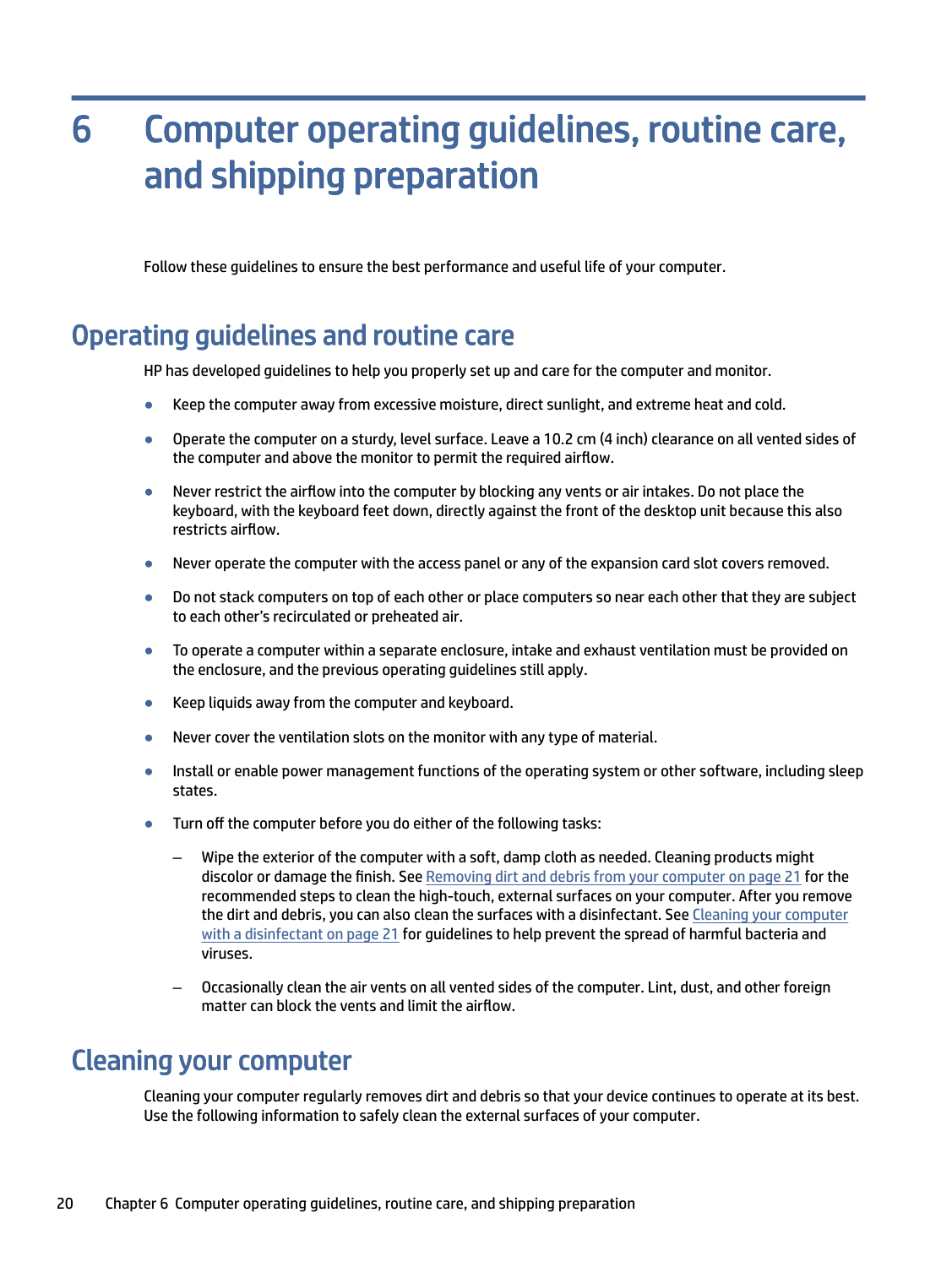## <span id="page-25-0"></span>Removing dirt and debris from your computer

Here are the recommended steps to clean dirt and debris from your computer.

- 1. Wear disposable gloves made of latex (or nitrile gloves, if you are latex-sensitive) when cleaning the surfaces.
- 2. Turn off your device and unplug the power cord and other connected external devices. Remove any installed batteries from items such as wireless keyboards.
- $\triangle$  CAUTION: To prevent electric shock or damage to components, never clean a product while it is turned on or plugged in.
- 3. Moisten a microfiber cloth with water. The cloth should be moist, but not dripping wet.
- $\mathbb{P}$  IMPORTANT: To avoid damaging the surface, avoid abrasive cloths, towels, and paper towels.
- 4. Wipe the exterior of the product gently with the moistened cloth.
- $\mathbb{Z}^*$  IMPORTANT: Keep liquids away from the product. Avoid getting moisture in any openings. If liquid makes its way inside your HP product, it can cause damage to the product. Do not spray liquids directly on the product. Do not use aerosol sprays, solvents, abrasives, or cleaners containing hydrogen peroxide or bleach that might damage the finish.
- 5. Start with the display (if applicable). Wipe carefully in one direction, and move from the top of the display to the bottom. Finish with any flexible cables, like power cord, keyboard cable, and USB cables.
- 6. Be sure that surfaces have completely air-dried before turning the device on after cleaning.
- 7. Discard the gloves after each cleaning. Clean your hands immediately after you remove the gloves.

See Cleaning your computer with a disinfectant on page 21 for recommended steps to clean the high-touch, external surfaces on your computer to help prevent the spread of harmful bacteria and viruses.

## Cleaning your computer with a disinfectant

The World Health Organization (WHO) recommends cleaning surfaces, followed by disinfection, as a best practice for preventing the spread of viral respiratory illnesses and harmful bacteria.

After cleaning the external surfaces of your computer using the steps in Removing dirt and debris from your computer on page 21, you might also choose to clean the surfaces with a disinfectant. A disinfectant that is within HP's cleaning guidelines is an alcohol solution consisting of 70% isopropyl alcohol and 30% water. This solution is also known as rubbing alcohol and is sold in most stores.

Follow these steps when disinfecting high-touch, external surfaces on your computer:

- 1. Wear disposable gloves made of latex (or nitrile gloves, if you are latex-sensitive) when cleaning the surfaces.
- 2. Turn off your device and unplug the power cord and other connected external devices. Remove any installed batteries from items such as wireless keyboards.
- $\triangle$  CAUTION: To prevent electric shock or damage to components, never clean a product while it is turned on or plugged in.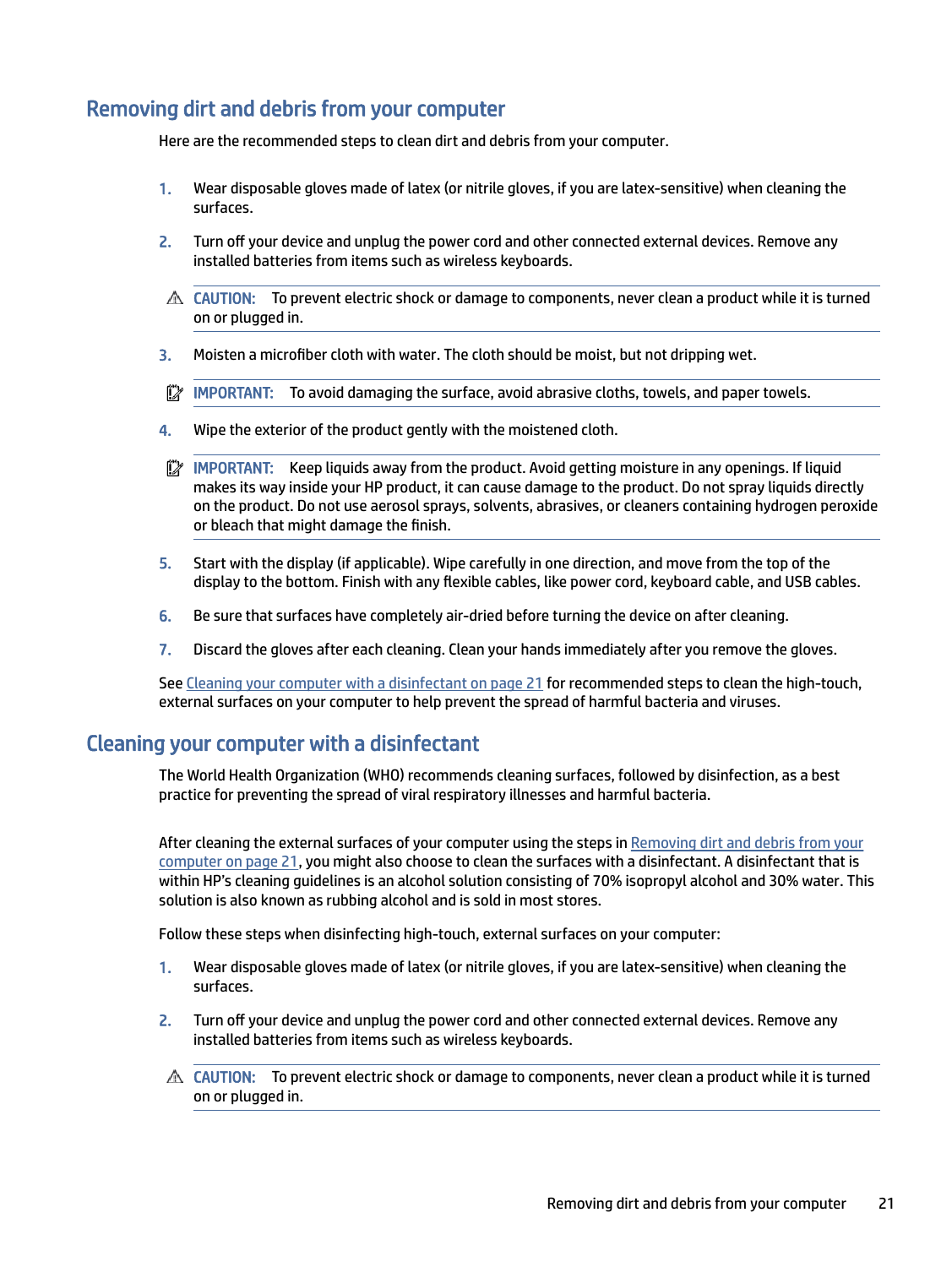- <span id="page-26-0"></span>3. Moisten a microfiber cloth with a mixture of 70% isopropyl alcohol and 30% water. The cloth should be moist, but not dripping wet.
- $\triangle$  CAUTION: Do not use any of the following chemicals or any solutions that contain them, including spray-based surface cleaners: bleach, peroxides (including hydrogen peroxide), acetone, ammonia, ethyl alcohol, methylene chloride, or any petroleum-based materials, such as gasoline, paint thinner, benzene, or toluene.
- IMPORTANT: To avoid damaging the surface, avoid abrasive cloths, towels, and paper towels.
- 4. Wipe the exterior of the product gently with the moistened cloth.
- $\mathbb{Z}$  IMPORTANT: Keep liquids away from the product. Avoid getting moisture in any openings. If liquid makes its way inside your HP product, it can cause damage to the product. Do not spray liquids directly on the product. Do not use aerosol sprays, solvents, abrasives, or cleaners containing hydrogen peroxide or bleach that might damage the finish.
- 5. Start with the display (if applicable). Wipe carefully in one direction, and move from the top of the display to the bottom. Finish with any flexible cables, like power cord, keyboard cable, and USB cables.
- 6. Be sure that surfaces have completely air-dried before turning the device on after cleaning.
- 7. Discard the gloves after each cleaning. Clean your hands immediately after you remove the gloves.

# Shipping preparation

If you have to ship your computer, follow these tips to keep your equipment safe.

- 1. Back up the hard drive files to an external storage device. Be sure that the backup media is not exposed to electrical or magnetic impulses while stored or in transit.
- $\mathbb{R}^n$  NOTE: The hard drive locks automatically when the system power is turned off.
- 2. Remove and store all removable media.
- 3. Turn off the computer and external devices.
- 4. Disconnect the power cord from the AC outlet, and then from the computer.
- 5. Disconnect the system components and external devices from their power sources and then from the computer.
- NOTE: Be sure that all boards are seated properly and secured in the board slots before shipping the computer.
- 6. Pack the system components and external devices in their original packing boxes or similar packaging with sufficient packing material to protect them.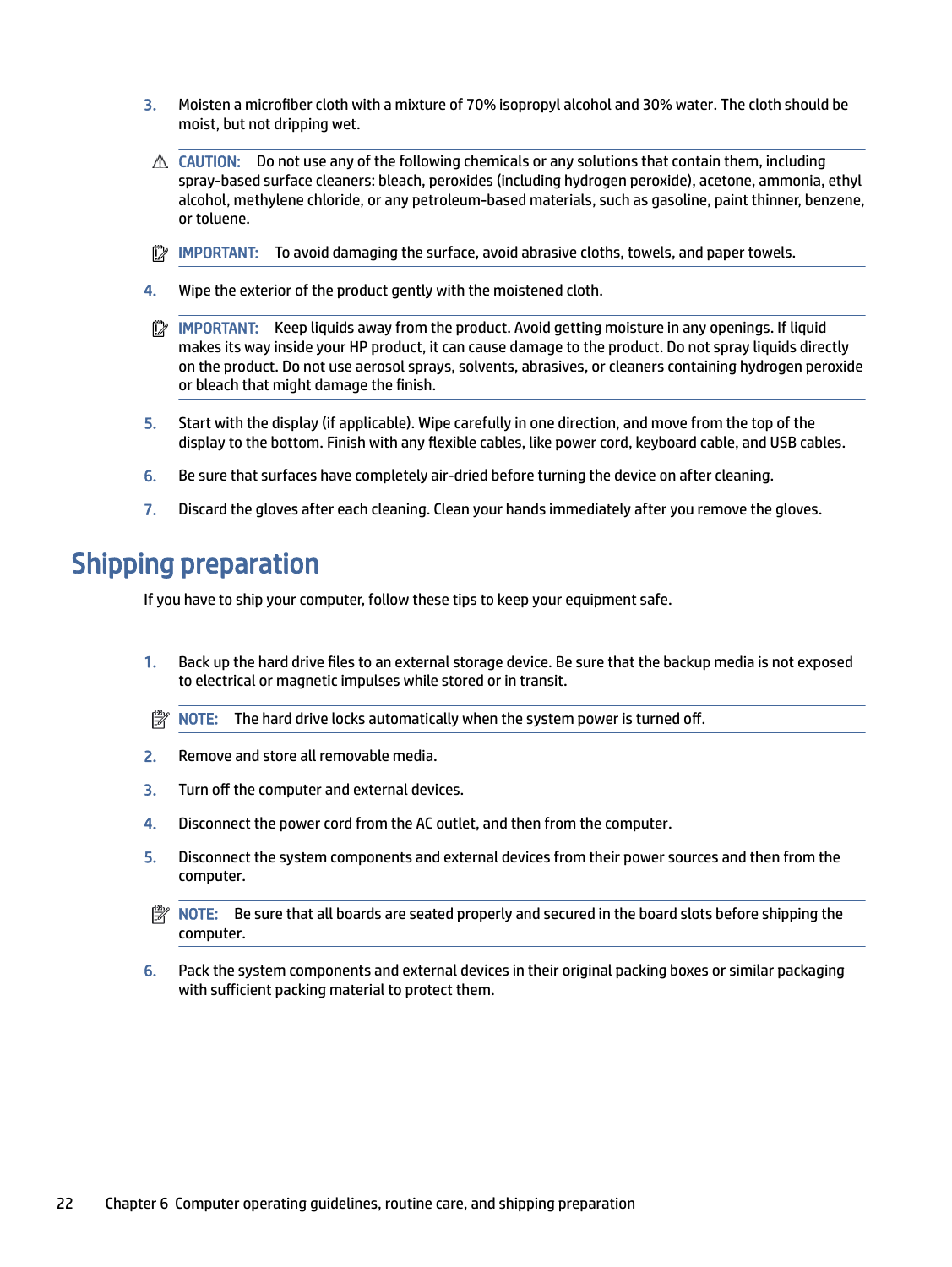# <span id="page-27-0"></span>7 Electrostatic discharge

Electrostatic discharge is the release of static electricity when two objects come into contact—for example, the shock you receive when you walk across the carpet and touch a metal door knob.

A discharge of static electricity from fingers or other electrostatic conductors may damage electronic components.

**IMPORTANT:** To prevent damage to the computer, damage to a drive, or loss of information, observe these precautions:

- If removal or installation instructions direct you to unplug the computer, first be sure that it is properly grounded.
- Keep components in their electrostatic-safe containers until you are ready to install them.
- Avoid touching pins, leads, and circuitry. Handle electronic components as little as possible.
- Use nonmagnetic tools.
- Before handling components, discharge static electricity by touching an unpainted metal surface.
- If you remove a component, place it in an electrostatic-safe container.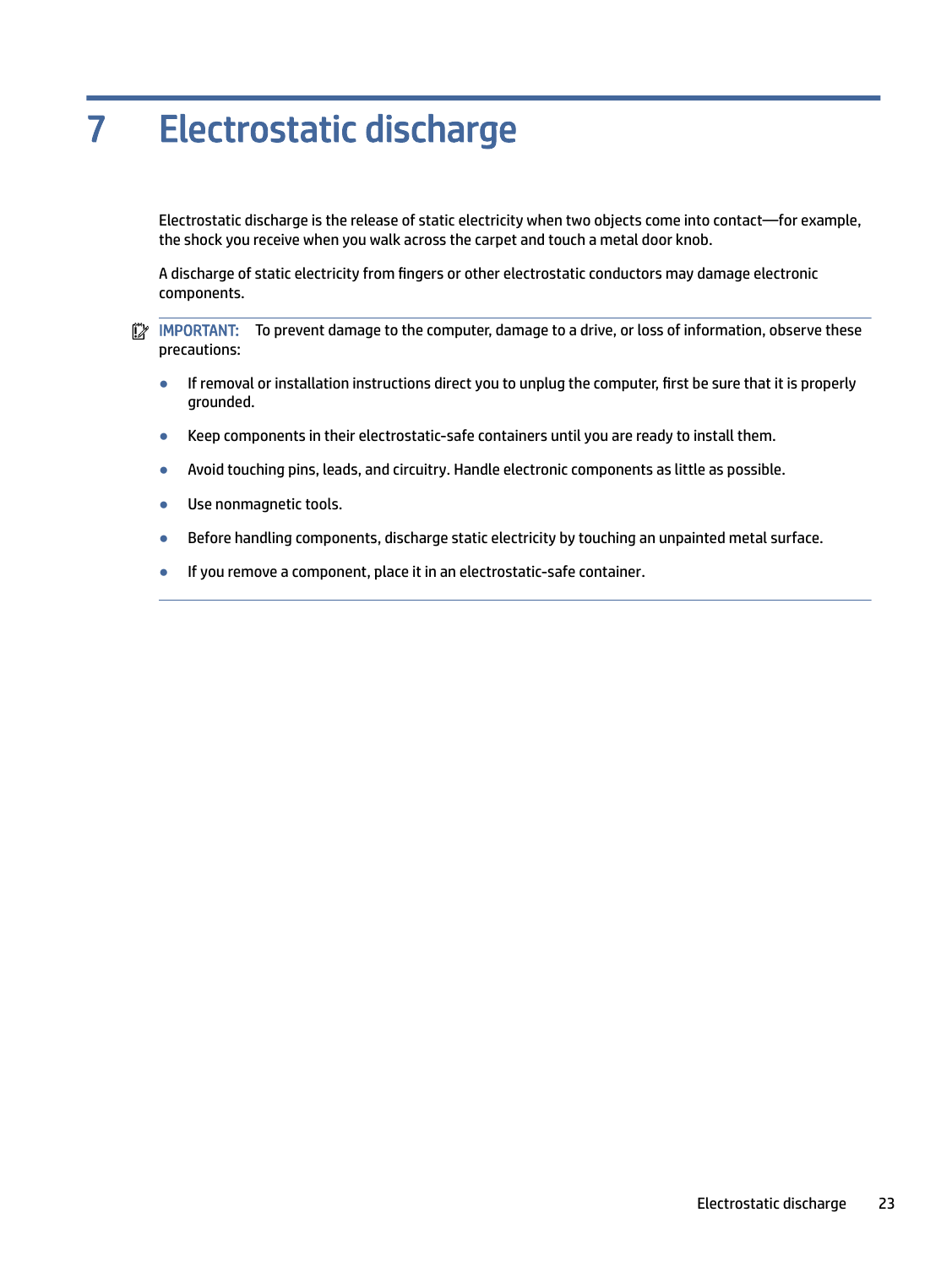# <span id="page-28-0"></span>8 Accessibility

HP's goal is to design, produce, and market products, services, and information that everyone everywhere can use, either on a stand-alone basis or with appropriate third-party assistive technology (AT) devices or applications.

# HP and accessibility

Because HP works to weave diversity, inclusion, and work/life into the fabric of the company, it is reflected in everything HP does. HP strives to create an inclusive environment focused on connecting people to the power of technology throughout the world.

## Finding the technology tools you need

Technology can unleash your human potential. Assistive technology removes barriers and helps you create independence at home, at work, and in the community. Assistive technology helps increase, maintain, and improve the functional capabilities of electronic and information technology.

For more information, see [Finding the best assistive technology](#page-29-0) on page 25.

## The HP commitment

HP is committed to providing products and services that are accessible for people with disabilities. This commitment supports the company's diversity objectives and helps ensure that the benefits of technology are available to all.

The HP accessibility goal is to design, produce, and market products and services that can be effectively used by everyone, including people with disabilities, either on a stand-alone basis or with appropriate assistive devices.

To achieve that goal, this Accessibility Policy establishes seven key objectives to guide HP actions. All HP managers and employees are expected to support these objectives and their implementation in accordance with their roles and responsibilities:

- Raise the level of awareness of accessibility issues within HP, and provide employees with the training they need to design, produce, market, and deliver accessible products and services.
- Develop accessibility guidelines for products and services, and hold product development groups accountable for implementing these guidelines where competitively, technically, and economically feasible.
- Involve people with disabilities in the development of accessibility guidelines and in the design and testing of products and services.
- Document accessibility features, and make information about HP products and services publicly available in an accessible form.
- Establish relationships with leading assistive technology and solution providers.
- Support internal and external research and development that improves assistive technology relevant to HP products and services.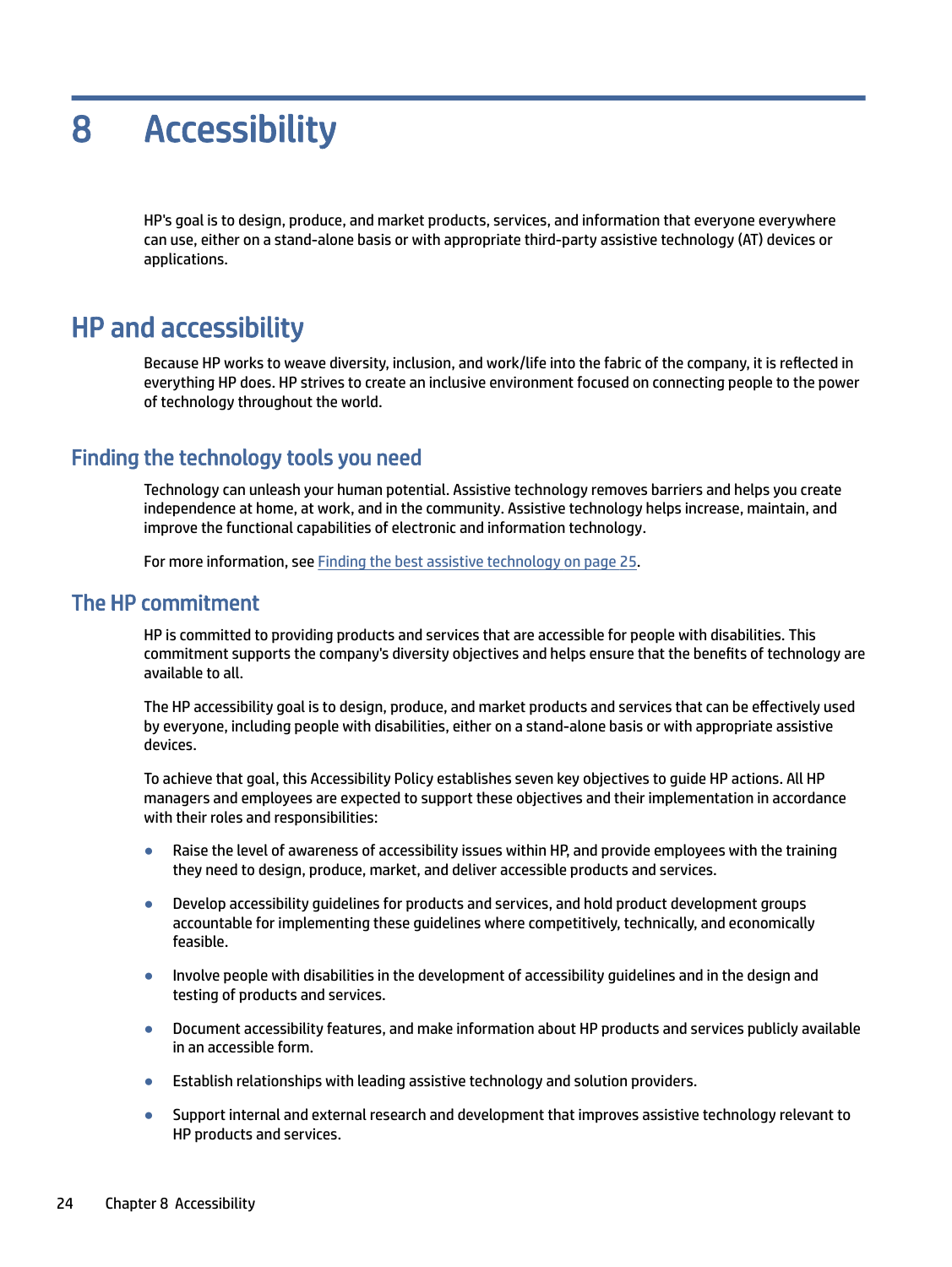Support and contribute to industry standards and quidelines for accessibility.

## <span id="page-29-0"></span>International Association of Accessibility Professionals (IAAP)

IAAP is a not-for-profit association focused on advancing the accessibility profession through networking, education, and certification. The objective is to help accessibility professionals develop and advance their careers and to better enable organizations to integrate accessibility into their products and infrastructure.

As a founding member, HP joined to participate with other organizations to advance the field of accessibility. This commitment supports HP's accessibility goal of designing, producing, and marketing products and services that people with disabilities can effectively use.

IAAP will make the profession strong by globally connecting individuals, students, and organizations to learn from one another. If you are interested in learning more, go to<http://www.accessibilityassociation.org>to join the online community, sign up for newsletters, and learn about membership options.

## Finding the best assistive technology

Everyone, including people with disabilities or age-related limitations, should be able to communicate, express themselves, and connect with the world using technology. HP is committed to increasing accessibility awareness within HP and with our customers and partners.

Whether it's large fonts that are easy on the eyes, voice recognition that lets you give your hands a rest, or any other assistive technology to help with your specific situation—a variety of assistive technologies make HP products easier to use. How do you choose?

#### Assessing your needs

Technology can unleash your potential. Assistive technology removes barriers and helps you create independence at home, at work, and in the community. Assistive technology (AT) helps increase, maintain, and improve the functional capabilities of electronic and information technology.

You can choose from many AT products. Your AT assessment should allow you to evaluate several products, answer your questions, and facilitate your selection of the best solution for your situation. You will find that professionals qualified to do AT assessments come from many fields, including those licensed or certified in physical therapy, occupational therapy, speech/language pathology, and other areas of expertise. Others, while not certified or licensed, can also provide evaluation information. You will want to ask about the individual's experience, expertise, and fees to determine if they are appropriate for your needs.

#### Accessibility for HP products

These links provide information about accessibility features and assistive technology, if applicable and available in your country or region, that are included in various HP products. These resources will help you select the specific assistive technology features and products most appropriate for your situation.

- HP Aging & Accessibility: Go to [http://www.hp.com,](http://www.hp.com) type Accessibility in the search box. Select Office of Aging and Accessibility.
- HP computers: For Windows products, go to [http://www.hp.com/support,](http://www.hp.com/support) type Windows Accessibility Options in the Search our knowledge search box. Select the appropriate operating system in the results.
- HP Shopping, peripherals for HP products: Go to [http://store.hp.com,](http://store.hp.com) select Shop, and then select Monitors or Accessories.

[If you need additional support with the accessibility features on your HP product, see Contacting support](#page-32-0) on page 28.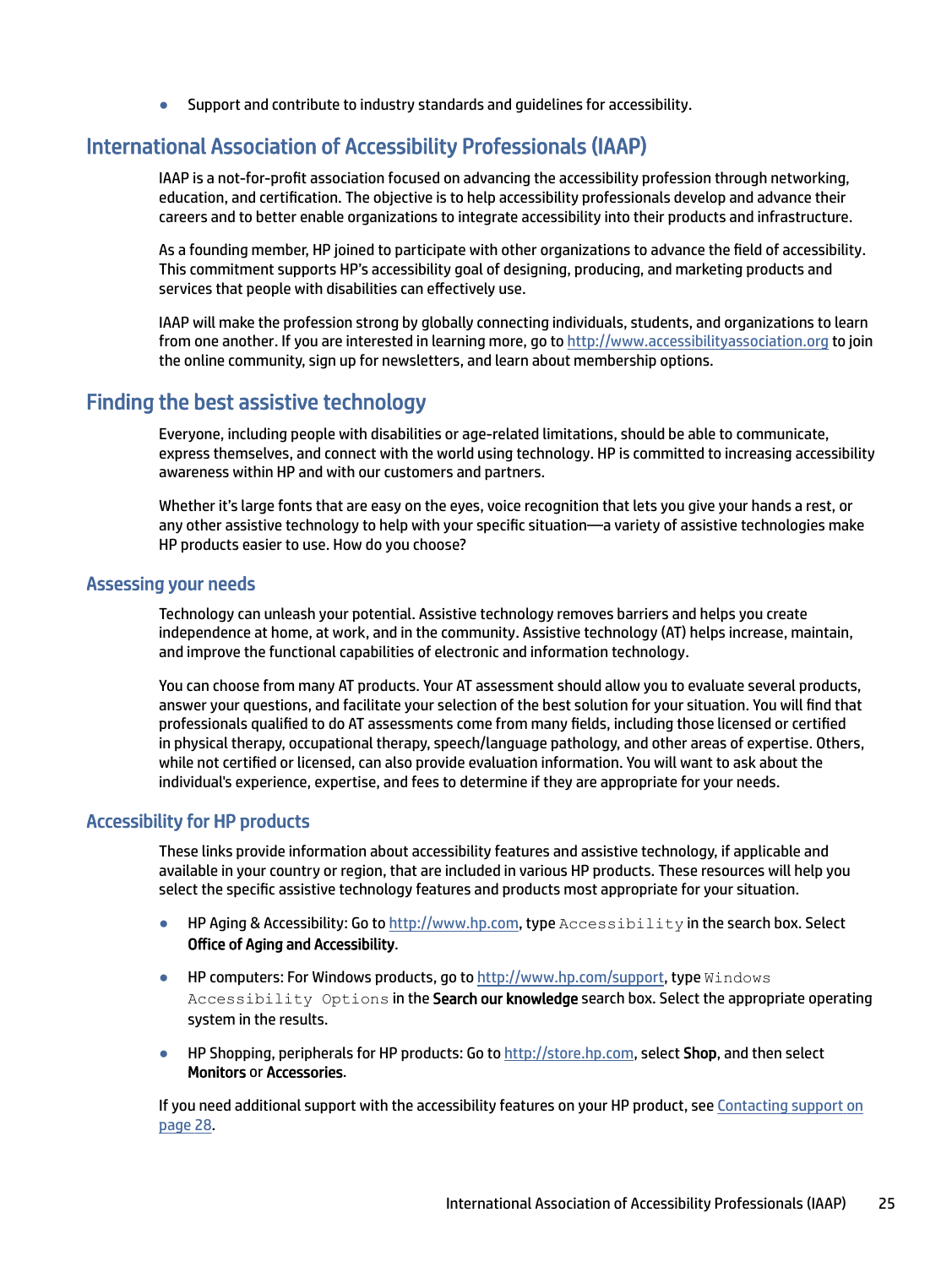<span id="page-30-0"></span>Additional links to external partners and suppliers that may provide additional assistance:

- [Microsoft Accessibility information \(Windows and Microsoft Office\)](http://www.microsoft.com/enable)
- [Google Products accessibility information \(Android, Chrome, Google Apps\)](https://www.google.com/accessibility/)

# Standards and legislation

Countries worldwide are enacting regulations to improve access to products and services for persons with disabilities. These regulations are historically applicable to telecommunications products and services, PCs and printers with certain communications and video playback features, their associated user documentation, and their customer support.

## **Standards**

The US Access Board created Section 508 of the Federal Acquisition Regulation (FAR) standards to address access to information and communication technology (ICT) for people with physical, sensory, or cognitive disabilities.

The standards contain technical criteria specific to various types of technologies, as well as performancebased requirements which focus on functional capabilities of covered products. Specific criteria cover software applications and operating systems, web-based information and applications, computers, telecommunications products, video and multimedia, and self-contained closed products.

#### Mandate 376 – EN 301 549

The European Union created the EN 301 549 standard within Mandate 376 as an online toolkit for public procurement of ICT products. The standard specifies the accessibility requirements applicable to ICT products and services, with a description of the test procedures and evaluation methodology for each requirement.

### Web Content Accessibility Guidelines (WCAG)

Web Content Accessibility Guidelines (WCAG) from the W3C's Web Accessibility Initiative (WAI) helps web designers and developers create sites that better meet the needs of people with disabilities or age-related limitations.

WCAG advances accessibility across the full range of web content (text, images, audio, and video) and web applications. WCAG can be precisely tested, is easy to understand and use, and allows web developers flexibility for innovation. WCAG 2.0 has also been approved as [ISO/IEC 40500:2012.](http://www.iso.org/iso/iso_catalogue/catalogue_tc/catalogue_detail.htm?csnumber=58625/)

WCAG specifically addresses barriers to accessing the web experienced by people with visual, auditory, physical, cognitive, and neurological disabilities, and by older web users with accessibility needs. WCAG 2.0 provides characteristics of accessible content:

- Perceivable (for instance, by addressing text alternatives for images, captions for audio, adaptability of presentation, and color contrast)
- Operable (by addressing keyboard access, color contrast, timing of input, seizure avoidance, and navigability)
- Understandable (by addressing readability, predictability, and input assistance)
- **Robust** (for instance, by addressing compatibility with assistive technologies)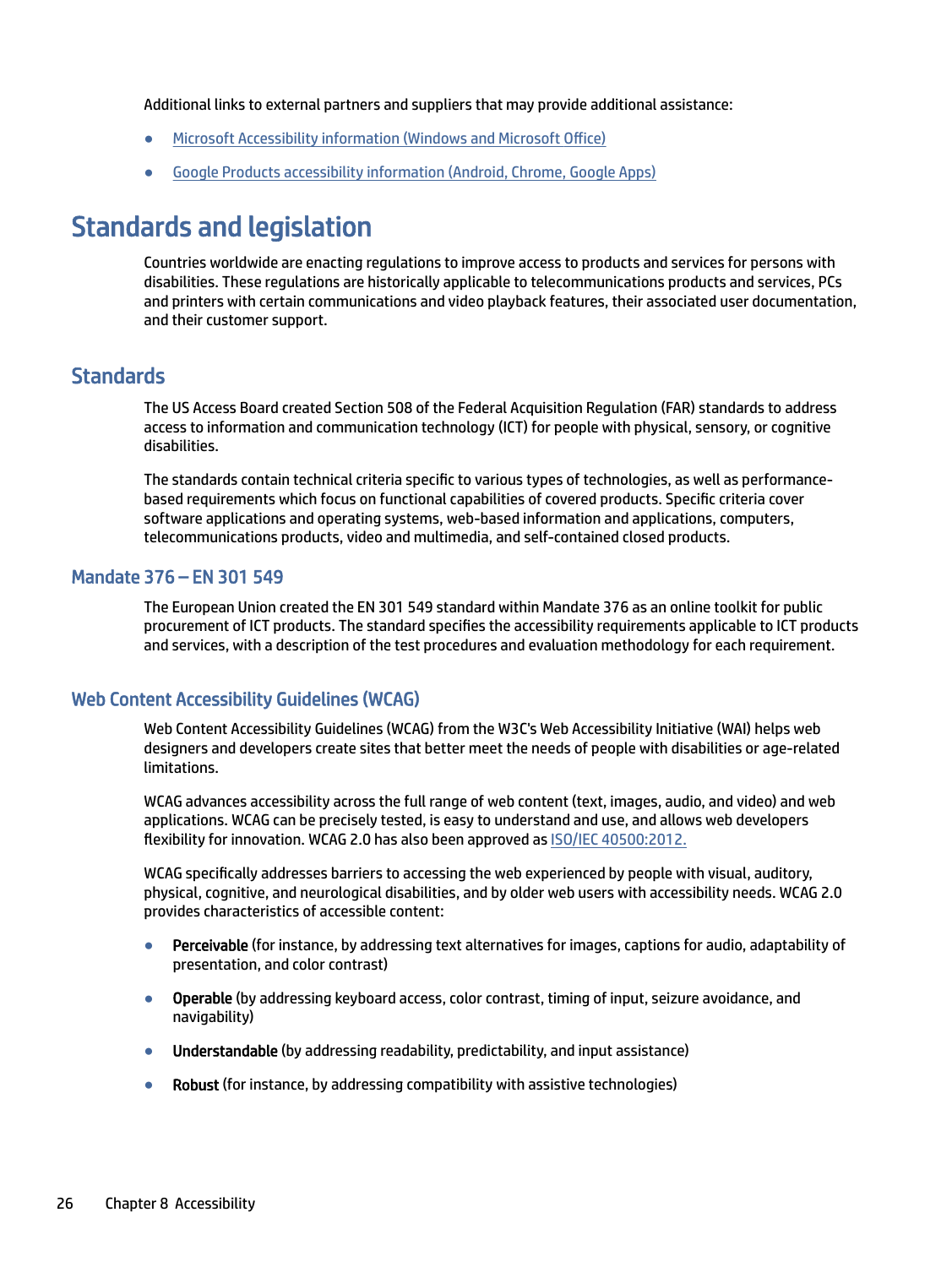## <span id="page-31-0"></span>Legislation and regulations

Accessibility of IT and information has become an area of increasing legislative importance. These links provide information about key legislation, regulations, and standards.

- **[United States](http://www8.hp.com/us/en/hp-information/accessibility-aging/legislation-regulation.html#united-states)**
- **[Canada](http://www8.hp.com/us/en/hp-information/accessibility-aging/legislation-regulation.html#canada)**
- **[Europe](http://www8.hp.com/us/en/hp-information/accessibility-aging/legislation-regulation.html#europe)**
- **[Australia](http://www8.hp.com/us/en/hp-information/accessibility-aging/legislation-regulation.html#australia)**

# Useful accessibility resources and links

These organizations, institutions, and resources might be good sources of information about disabilities and age-related limitations.

 $\mathbb{P}$  NOTE: This is not an exhaustive list. These organizations are provided for informational purposes only. HP assumes no responsibility for information or contacts you encounter on the internet. Listing on this page does not imply endorsement by HP.

## **Organizations**

These organizations are a few of the many that provide information about disabilities and age-related limitations.

- American Association of People with Disabilities (AAPD)
- The Association of Assistive Technology Act Programs (ATAP)
- Hearing Loss Association of America (HLAA)
- Information Technology Technical Assistance and Training Center (ITTATC)
- **Lighthouse International**
- **National Association of the Deaf**
- **National Federation of the Blind**
- Rehabilitation Engineering & Assistive Technology Society of North America (RESNA)
- Telecommunications for the Deaf and Hard of Hearing, Inc. (TDI)
- W3C Web Accessibility Initiative (WAI)

## Educational institutions

Many educational institutions, including these examples, provide information about disabilities and agerelated limitations.

- California State University, Northridge, Center on Disabilities (CSUN)
- University of Wisconsin Madison, Trace Center
- University of Minnesota computer accommodations program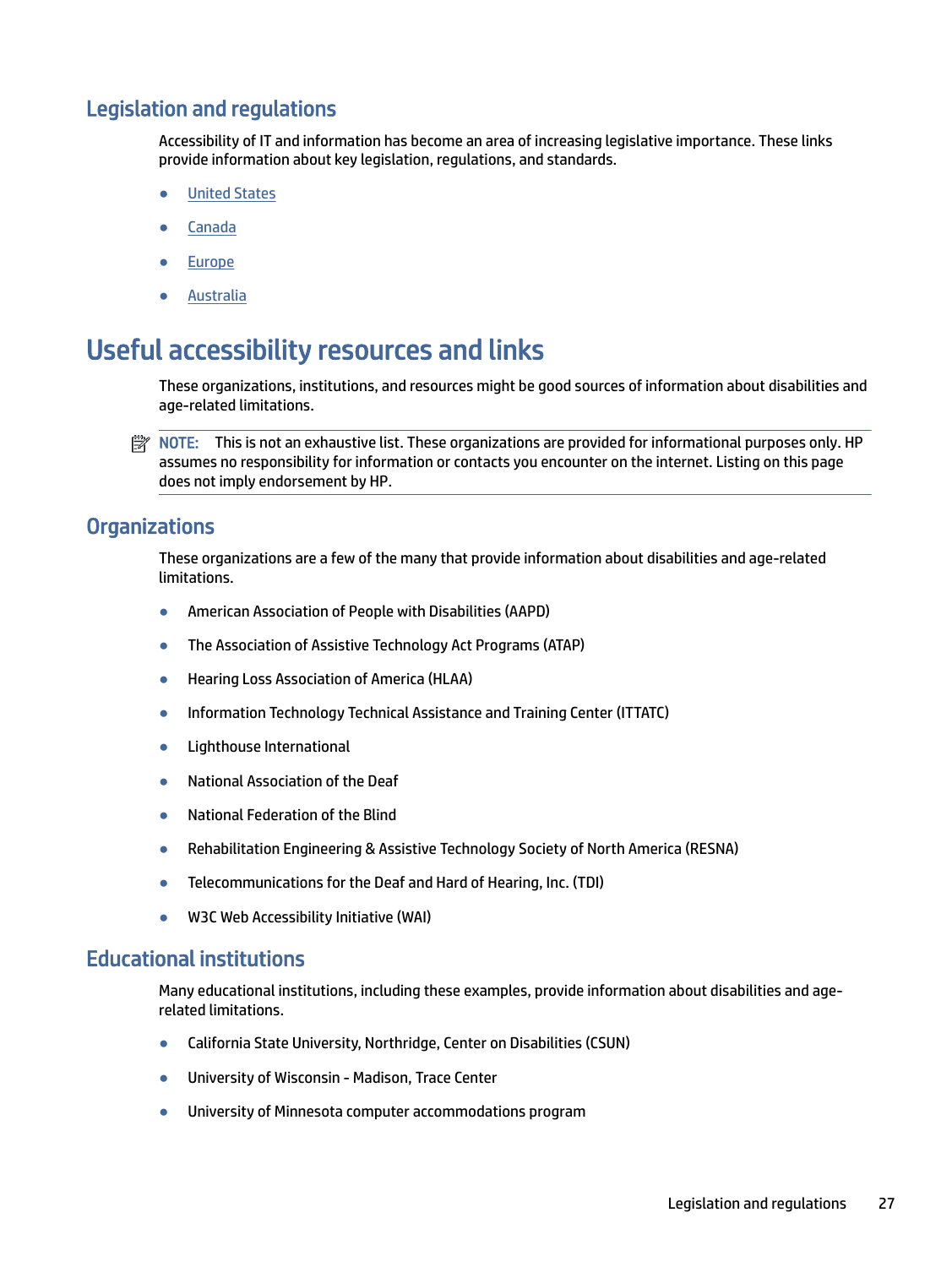## <span id="page-32-0"></span>Other disability resources

Many resources, including these examples, provide information about disabilities and age-related limitations.

- ADA (Americans with Disabilities Act) Technical Assistance Program
- ILO Global Business and Disability network
- EnableMart
- European Disability Forum
- Job Accommodation Network
- Microsoft Enable

## HP links

These HP-specific links provide information that relates to disabilities and age-related limitations.

[HP comfort and safety guide](http://www8.hp.com/us/en/hp-information/ergo/index.html) 

[HP public sector sales](https://government.hp.com/)

# Contacting support

HP offers technical support and assistance with accessibility options for customers with disabilities.

 $\mathbb{R}$  NOTE: Support is in English only.

- Customers who are deaf or hard of hearing who have questions about technical support or accessibility of HP products:
	- Use TRS/VRS/WebCapTel to call (877) 656-7058 Monday through Friday, 6 a.m. to 9 p.m. Mountain Time.
- Customers with other disabilities or age-related limitations who have questions about technical support or accessibility of HP products, choose one of the following options:
	- Call (888) 259-5707 Monday through Friday, 6 a.m. to 9 p.m. Mountain Time.